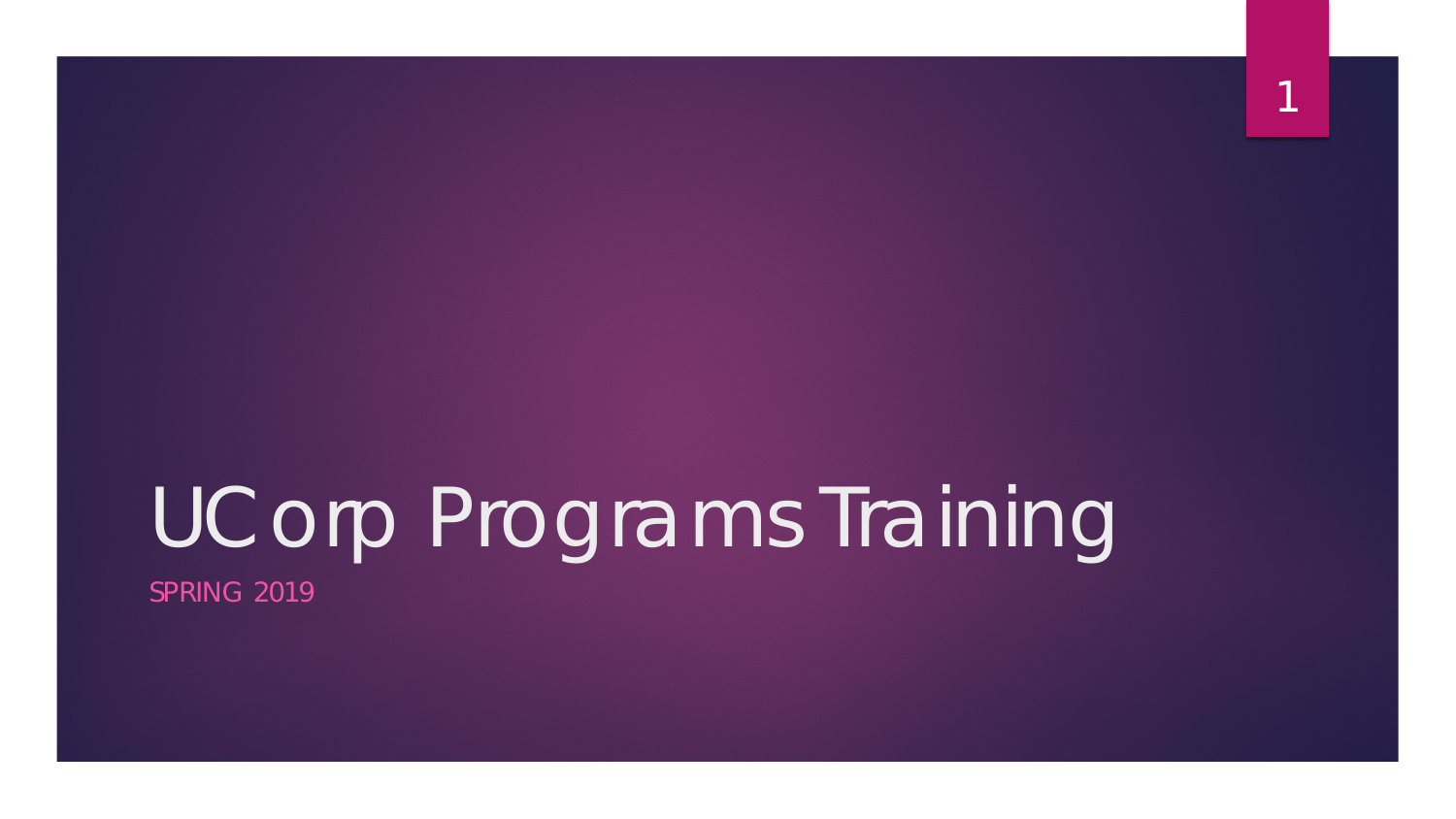## Human Resources (HR)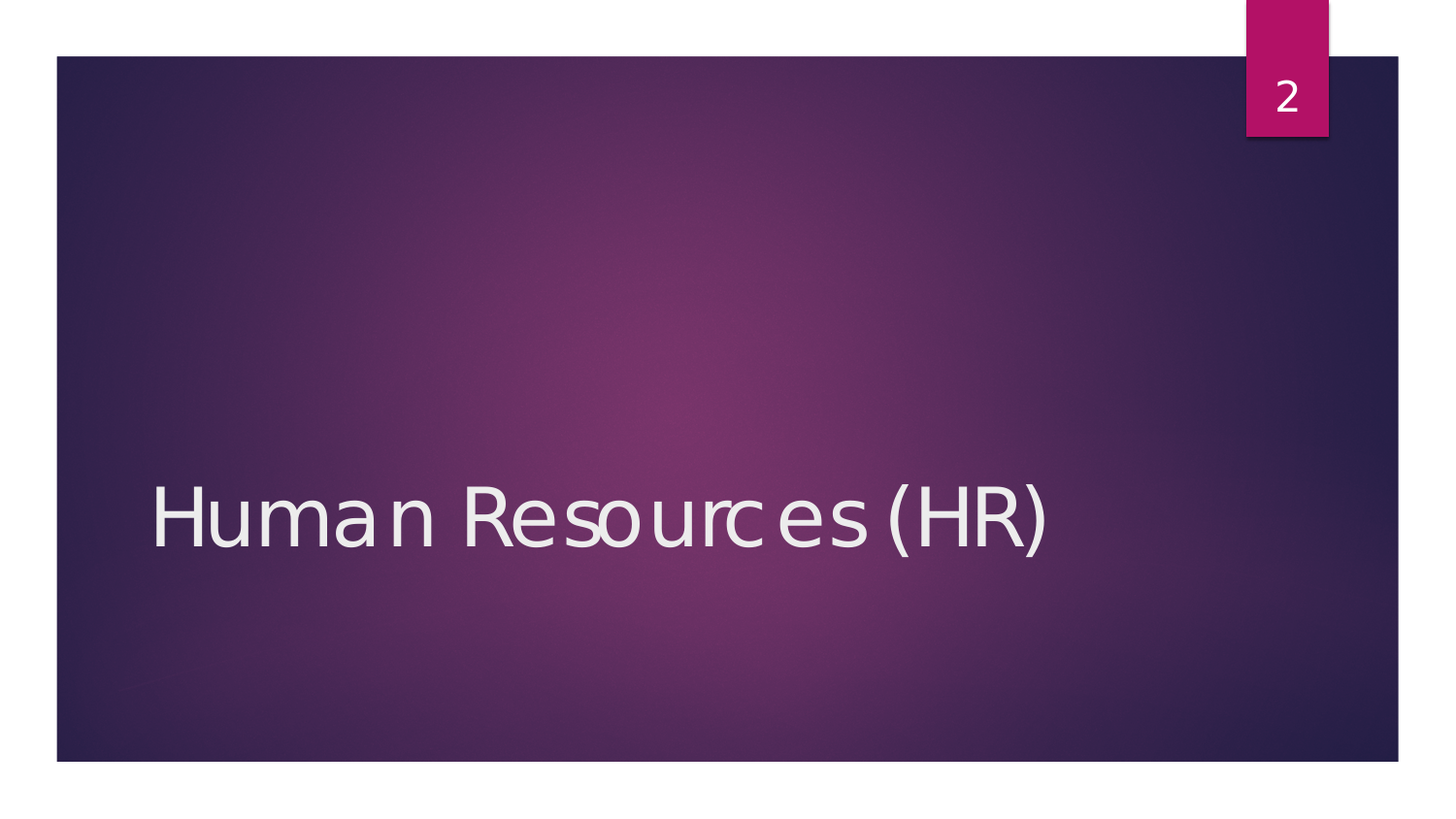### Human Resources Policies

3

- o New Employee Hire Policy
- o Termination Policy
- o Independent Contractor Policy
- o Limited Employment Agreement
- o Volunteers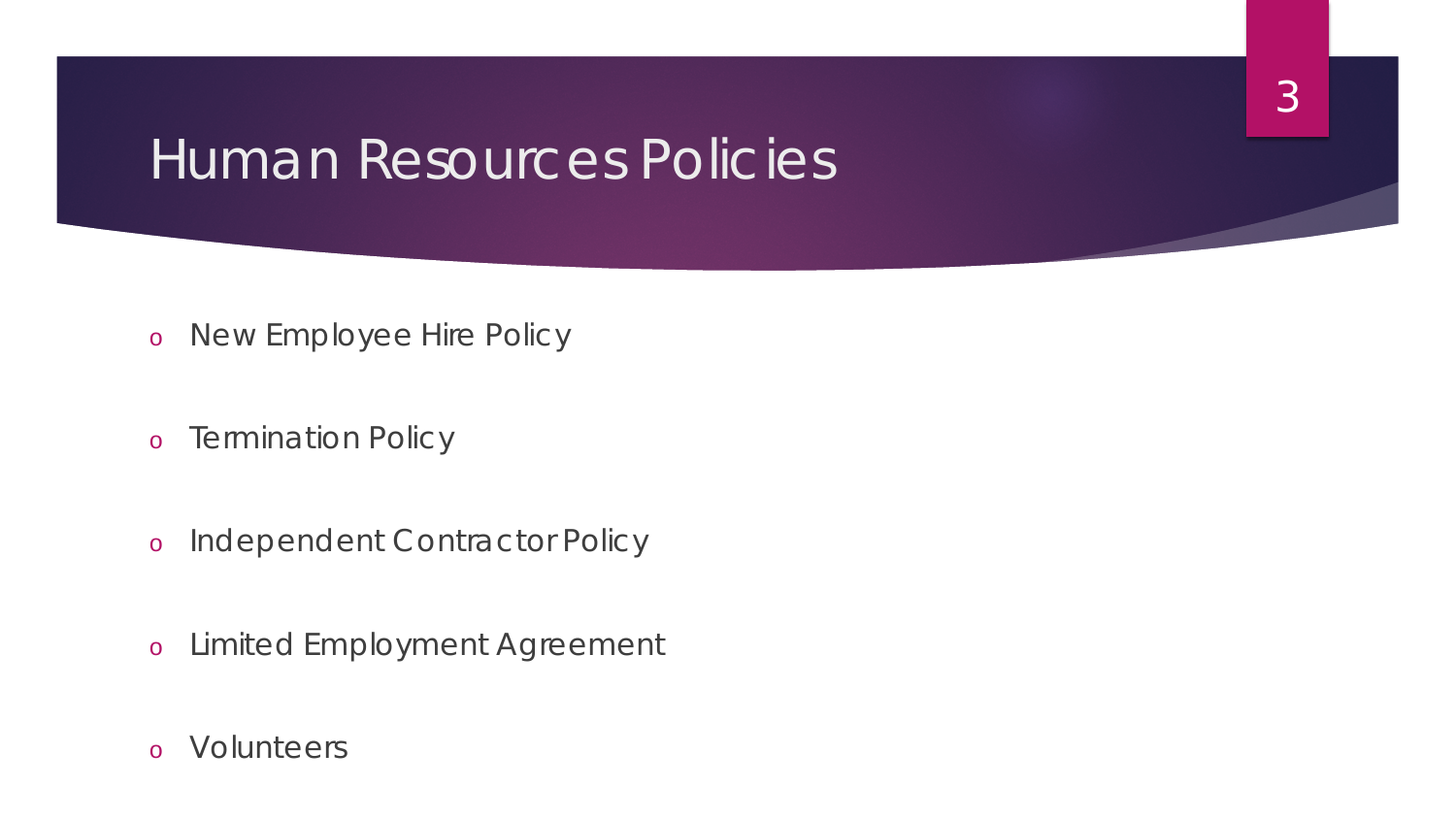### New Employee Hiring Policy

o Candidates may not work until all paperwork, approvals and I-9 are complete

4

• Hiring an employee without following the proper protocol could interrupt or put the employees continued employment in jeopardy.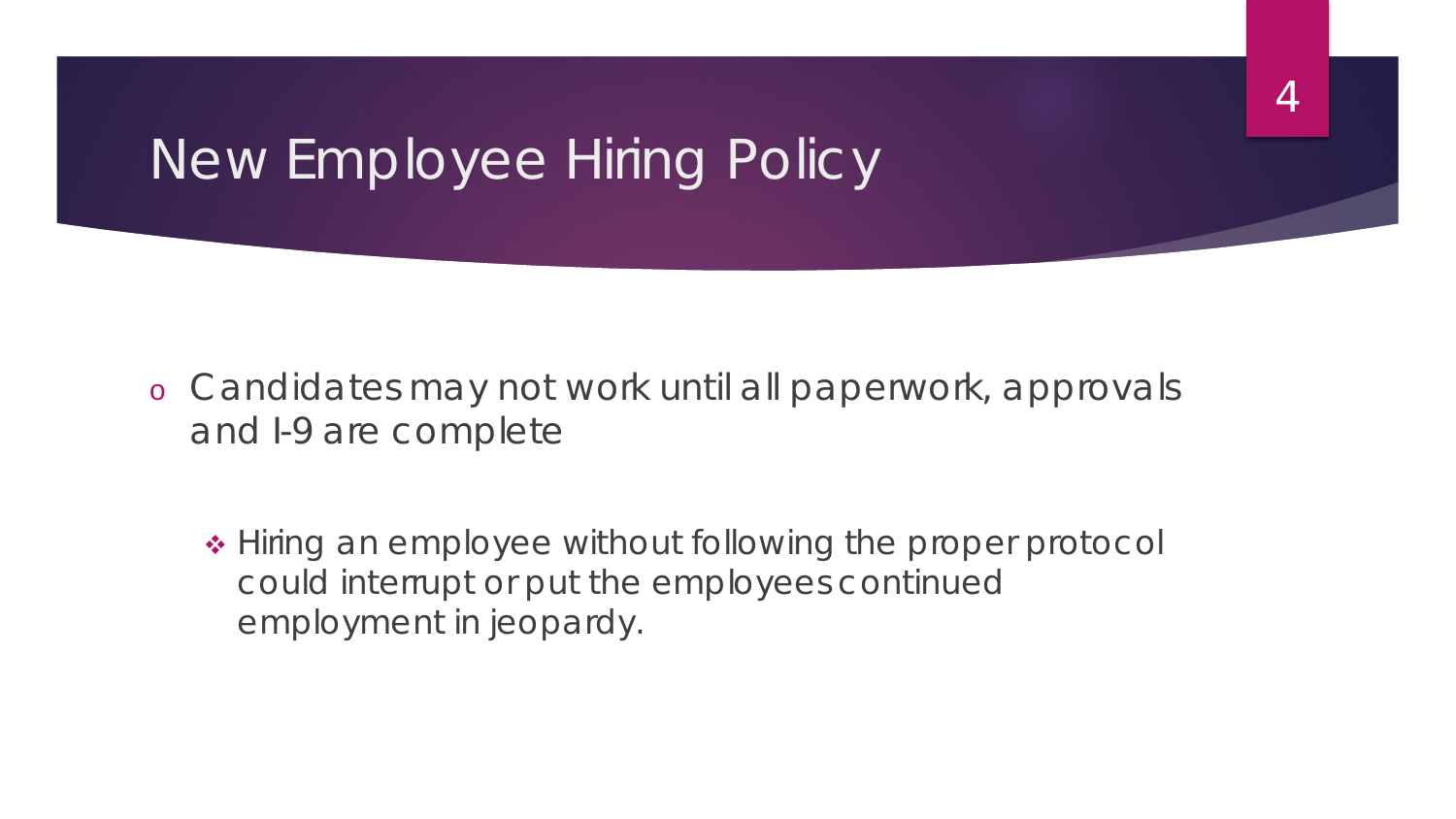### Approvals Received

o Once all approvals are received then the candidate must schedule an appointment with HR to present the completed Employment Packet and I-9 identification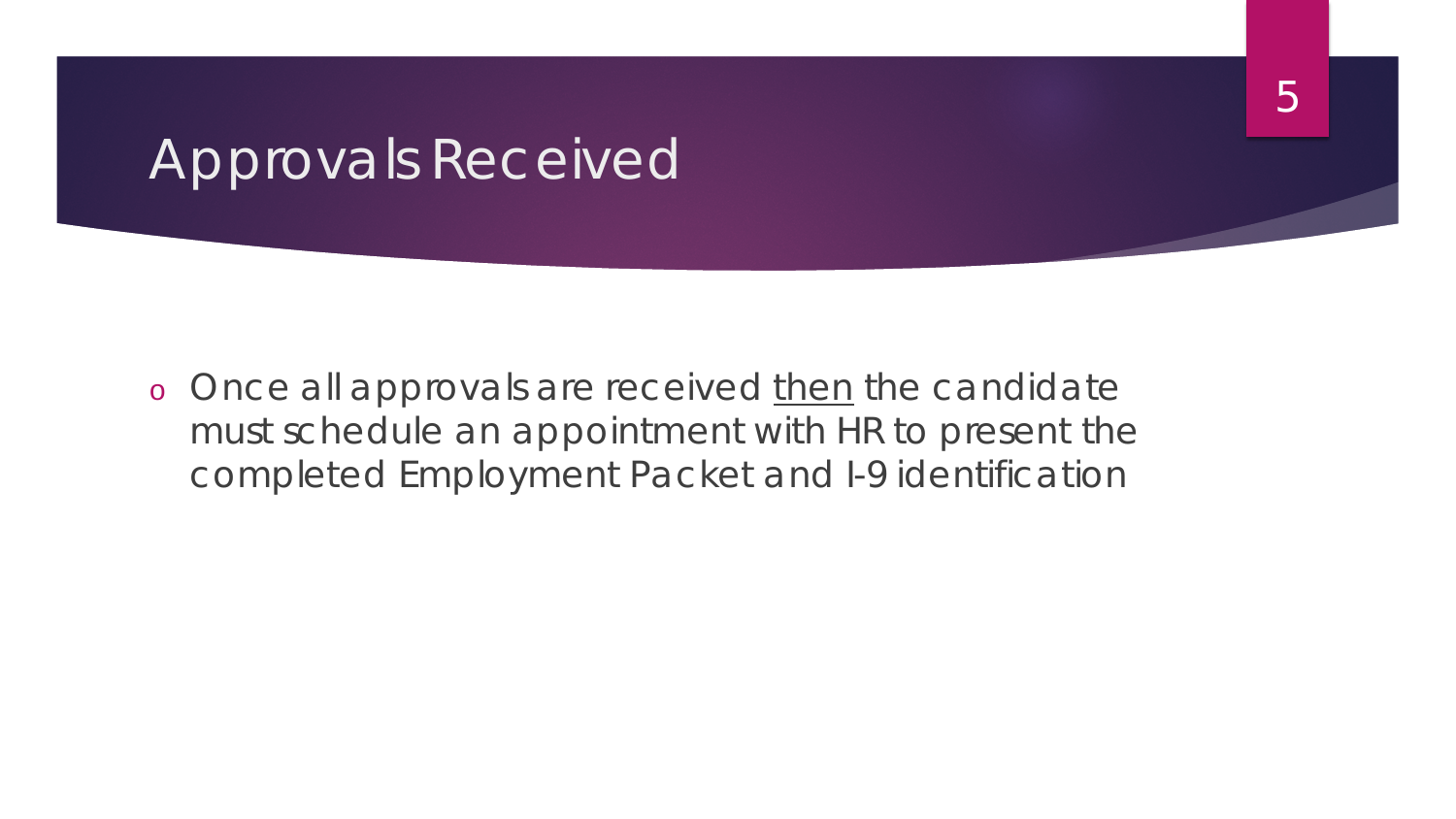### **Terminations**

- o At the time an employee terminates employment, a signed Employment Separation Form is required, especially if a benefited employee
- o Terminating employee should make an appointment with UCorp HR for an exit interview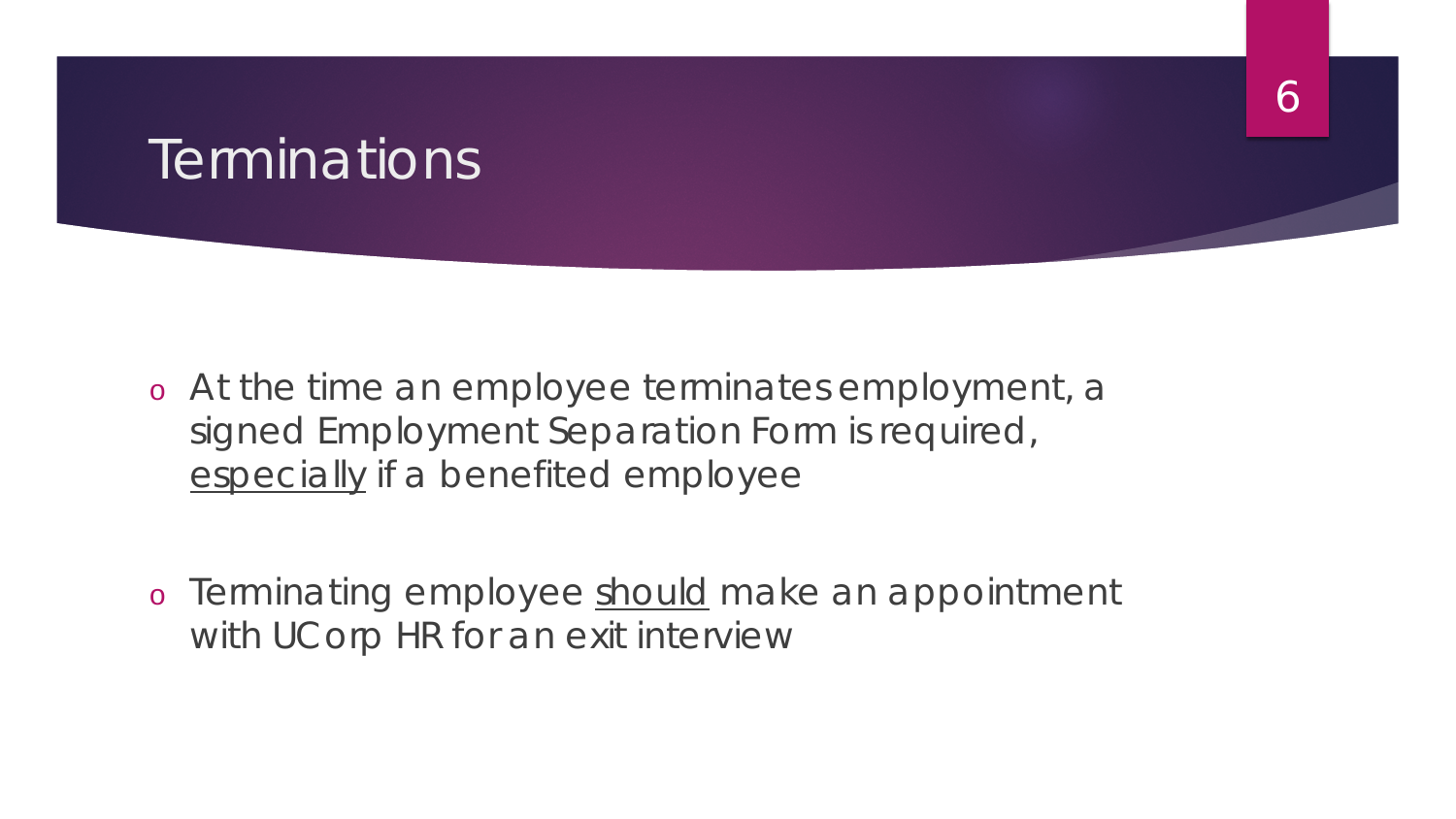### Limited Employment Agreement

7

o Applies to non-SFSU employment 30-days or less

o Does not qualify for Independent Contractor status

o W-4 and I-9 required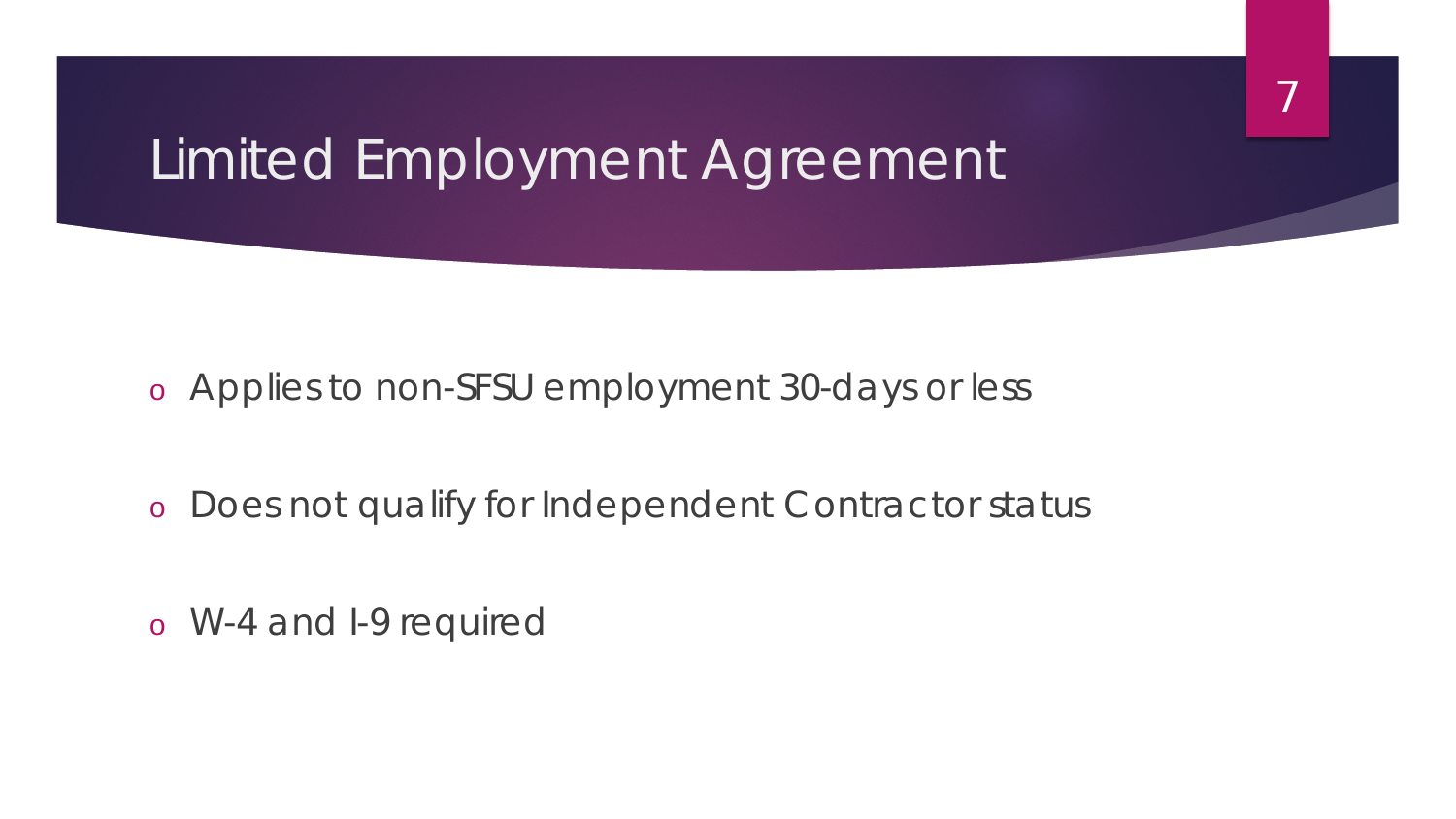### VOLUNTEERS

University Corporation, San Francisco State (UCorp) welcomes & encourages the use of volunteers in the various program activities it administers.

8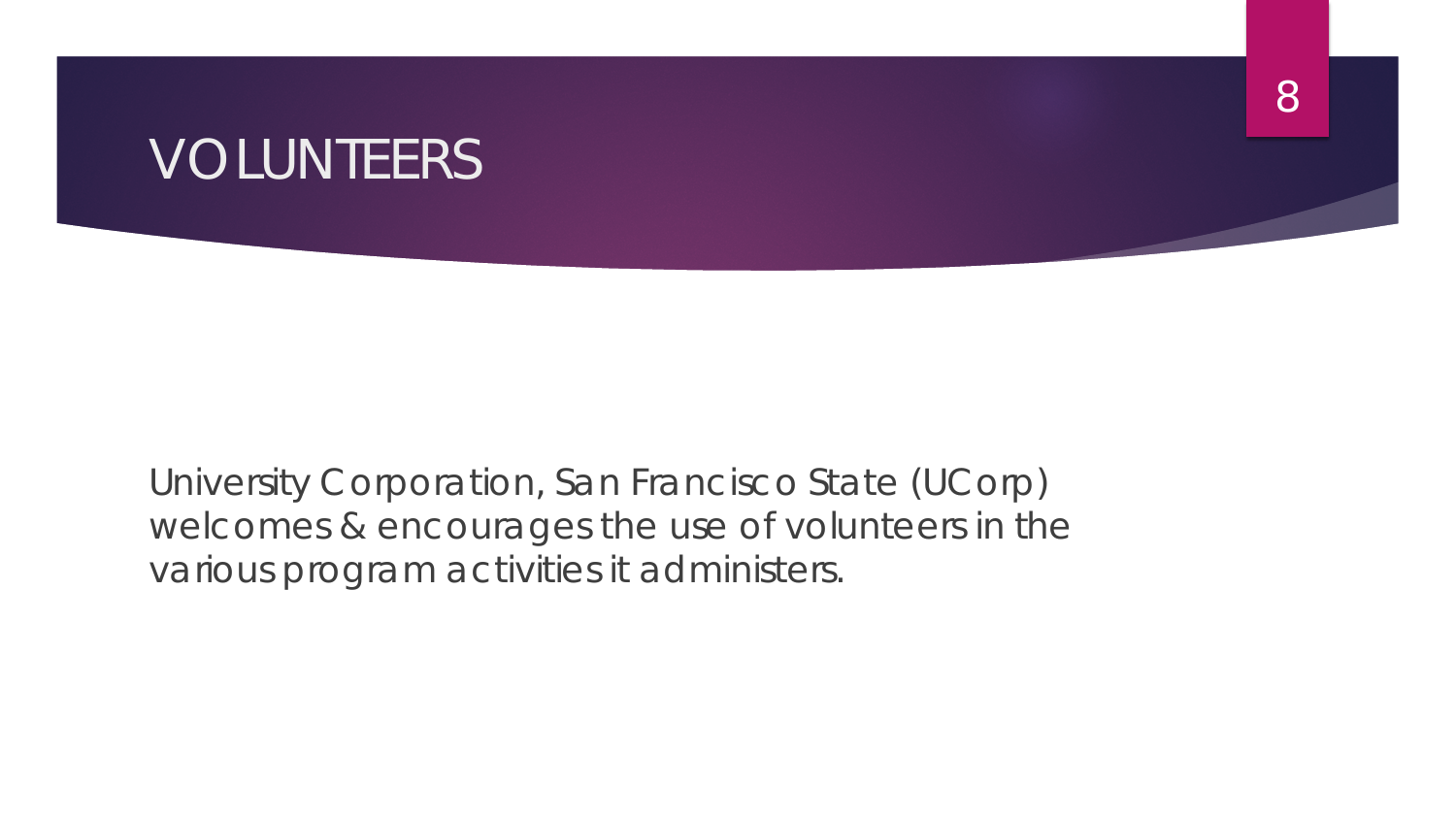#### *Therefore:*

- All volunteers must be 'registered' using the VOLUNTEER ACCEPTANCE FORM
- Registered UCorp volunteers are covered under UCorp's workers' compensation insurance program
	- o therefore, should a volunteer become ill or injured during their time volunteering, this must be reported immediately to UCorp – Mark Angstman/HR Generalist, [angstman@sfsu.edu](mailto:angstman@sfsu.edu) or x82246
- Depending upon a volunteer's tasks, fingerprinting, &/or a background check may be required
	- o a volunteer may also need to be classified as a *mandatory reporter*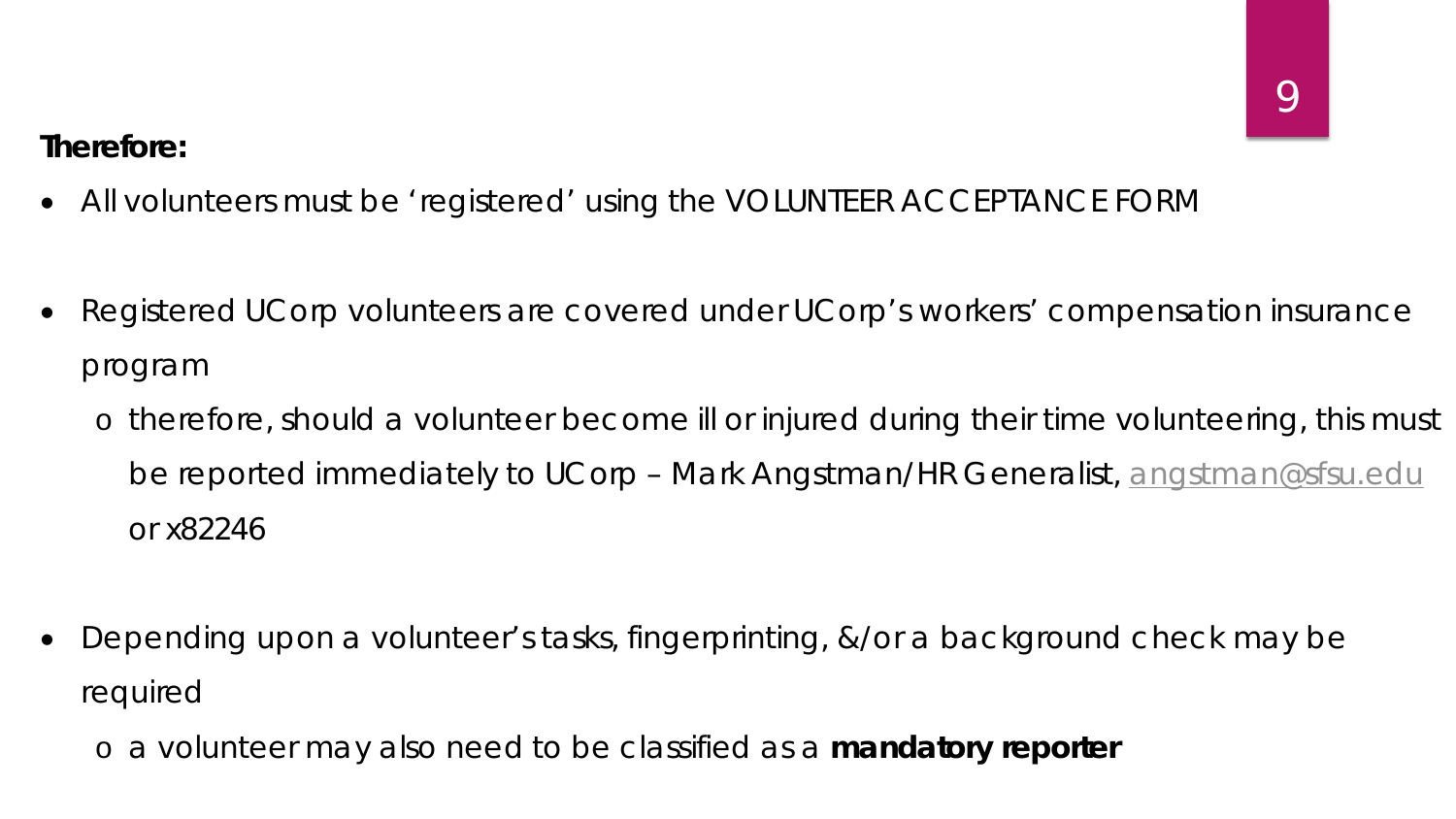#### **Volunteer form may be found at:**

### [http://ucorp.sfsu.edu/sites/default/files/documents/volunteer](http://ucorp.sfsu.edu/sites/default/files/documents/volunteer-acceptance-form.pdf)acceptance-form.pdf

#### PLEASE NOTE:

Adherence to these procedures is critical, as there is exposure to risk & liability that is easily mitigated though these appropriate reporting/recordkeeping systems.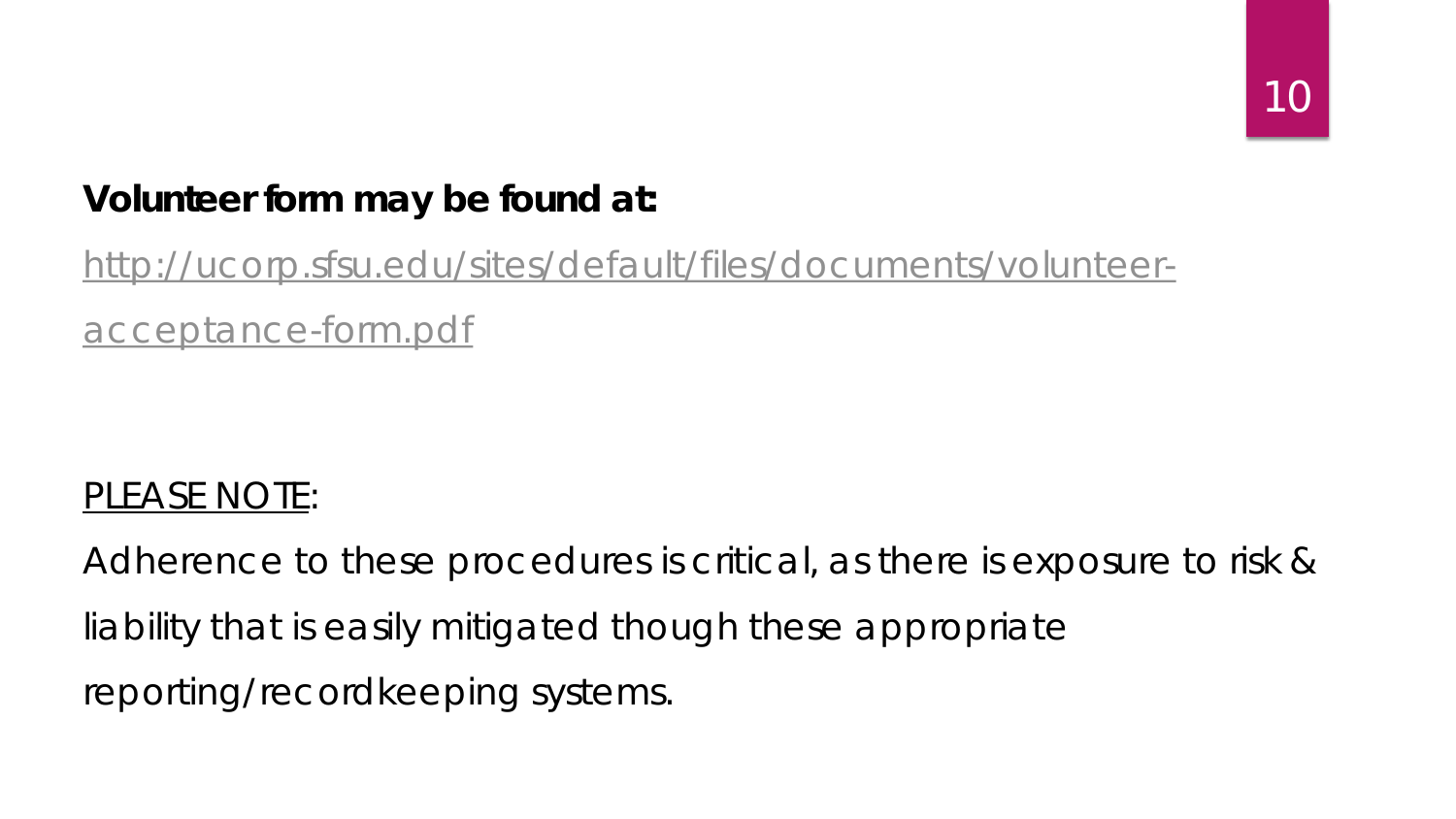### Independent Contractors

- o In 2018, the California State Supreme Court issued a ruling that redefined what an independent contractor is. Instead of relying solely upon the 20 "True" statements on page 2 of UCorp's old Independent Contractor Agreement, it now is just a 3-point test.
- o Selected criteria will result in fewer independent contractors and more employees.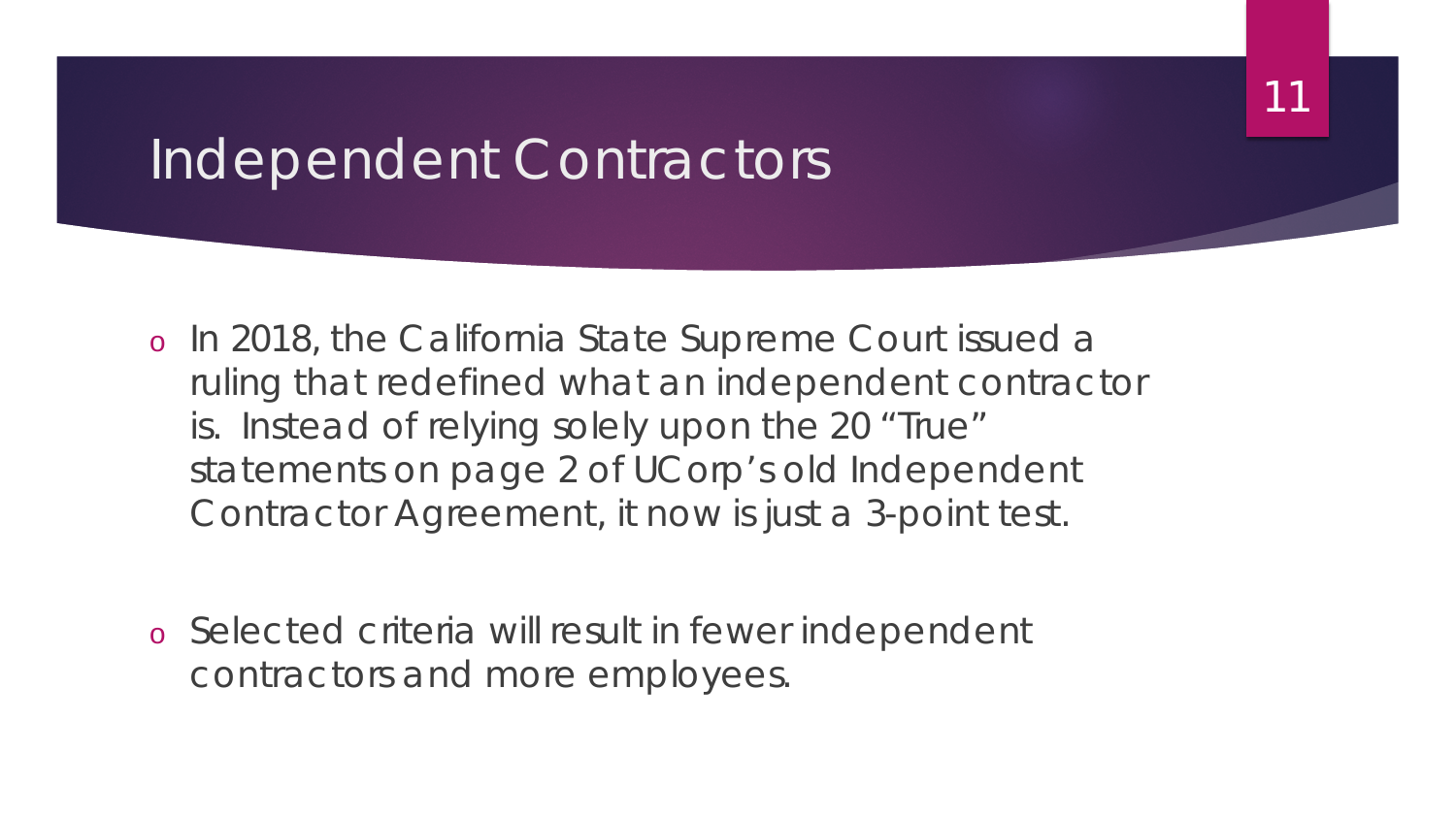The proper form of compensation will be selected based on the following:

- \* Type of work to be performed
- \* Where the work is performed
- \* Degree of supervision required

Other factors may emerge during the decision-making process. Submit a completed Independent Contractor form for review.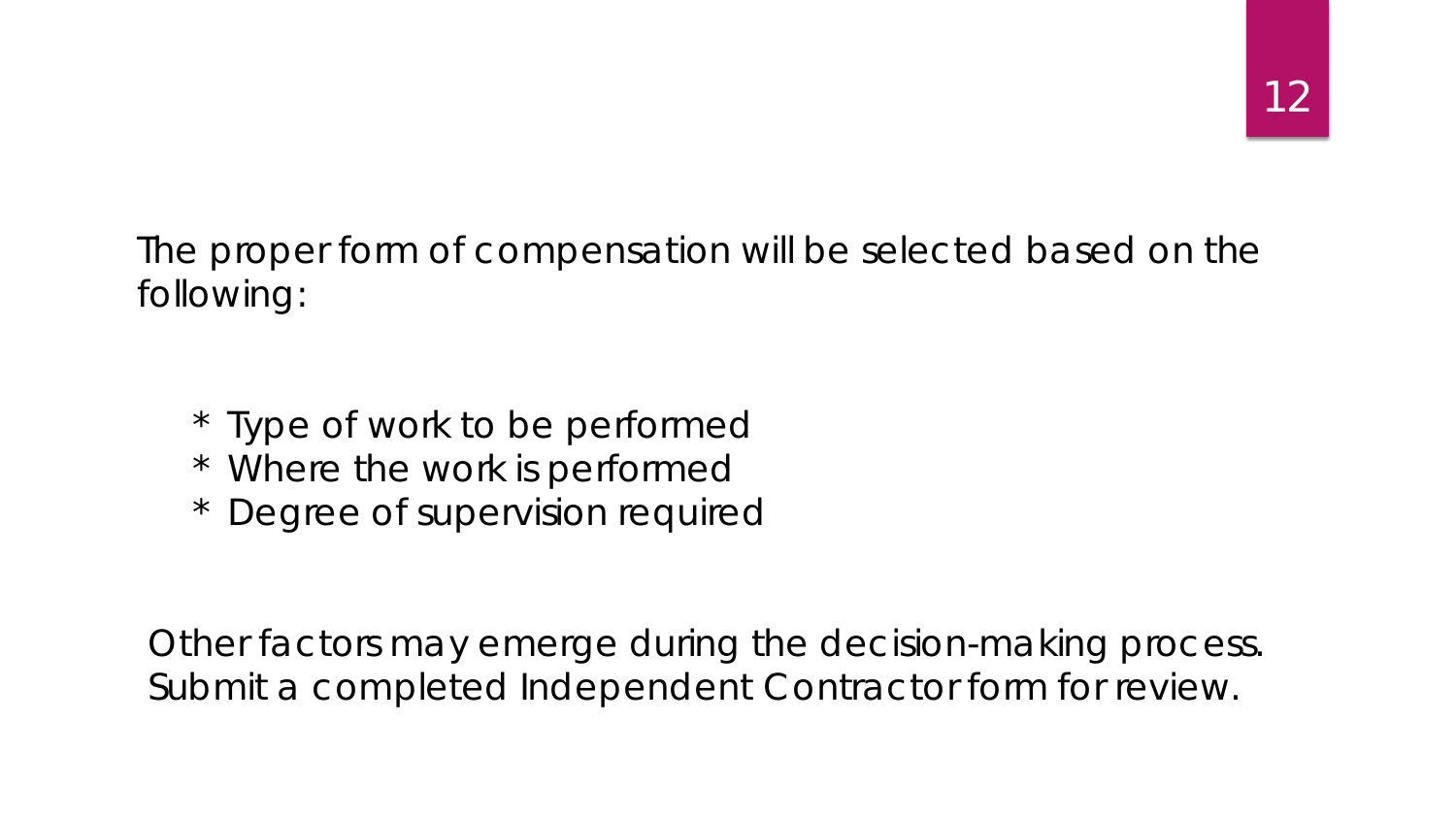### Test Determining Type of Compensation

- 1. Does the contractor have the right to control & direct the means, manner and method of providing services under this agreement, including starting & ending times, days of work, and the order of work performed?
- 2. Is the contractor allowed to hire their own assistants at their cost?
- 3. Does the contractor provide similar services to other clients?
- 4. Will the contractor be required to work full-time?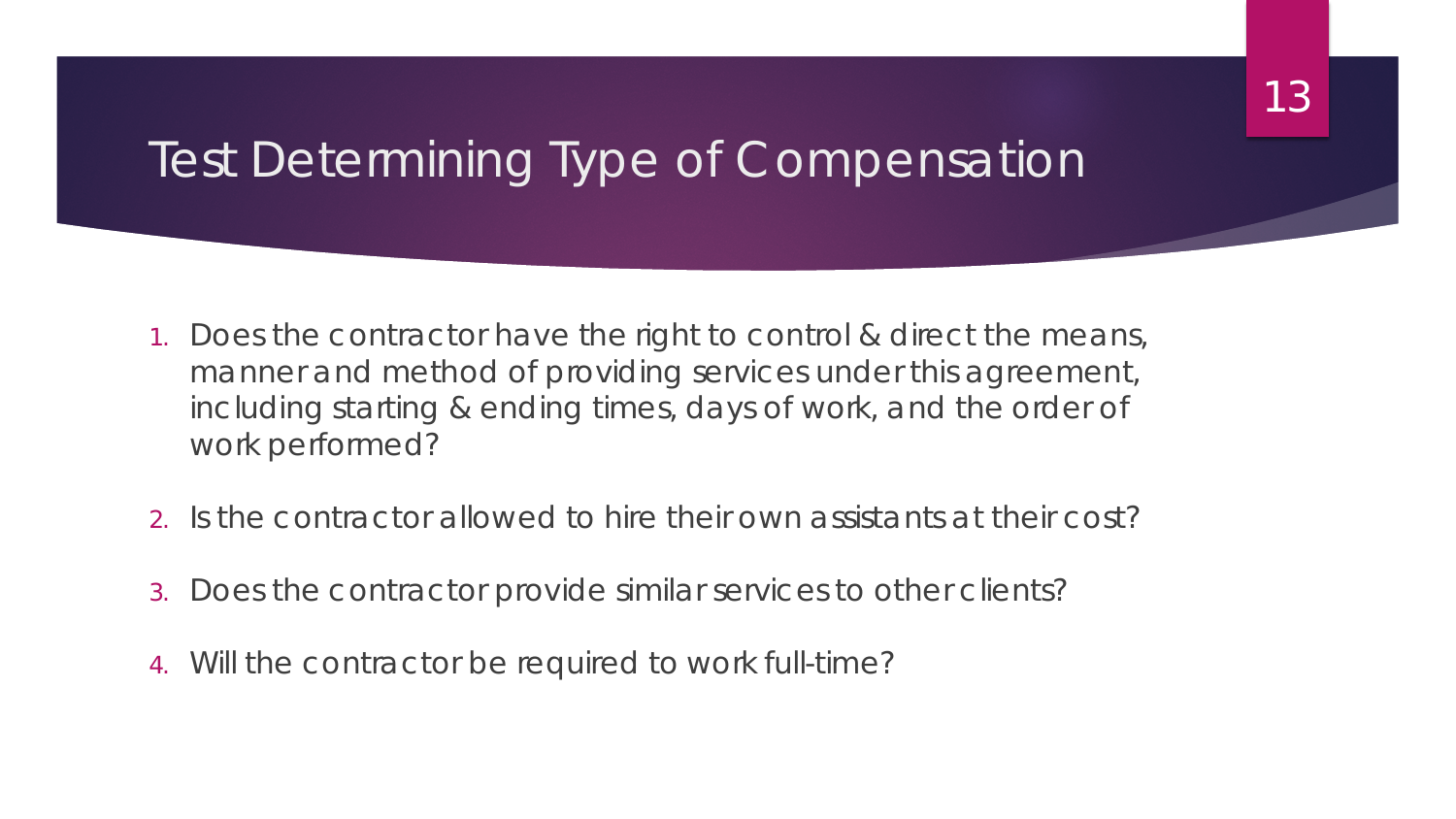# Risk Management

14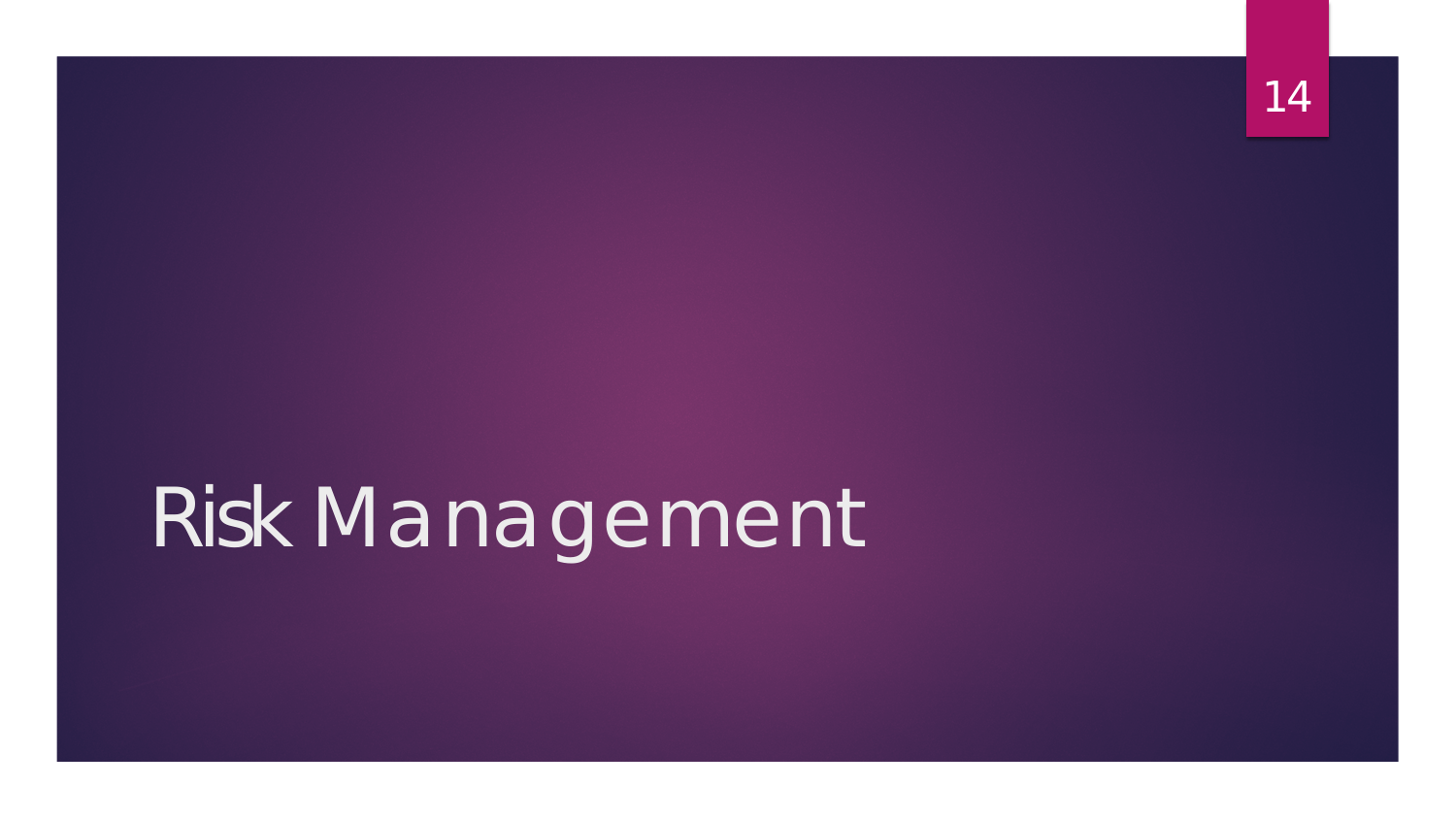### Insurance Matters

Providing & ensuring adequate insurance coverage against risk & liability is critical, relative to all University Corporation, San Francisco State's (UCorp) activities.

15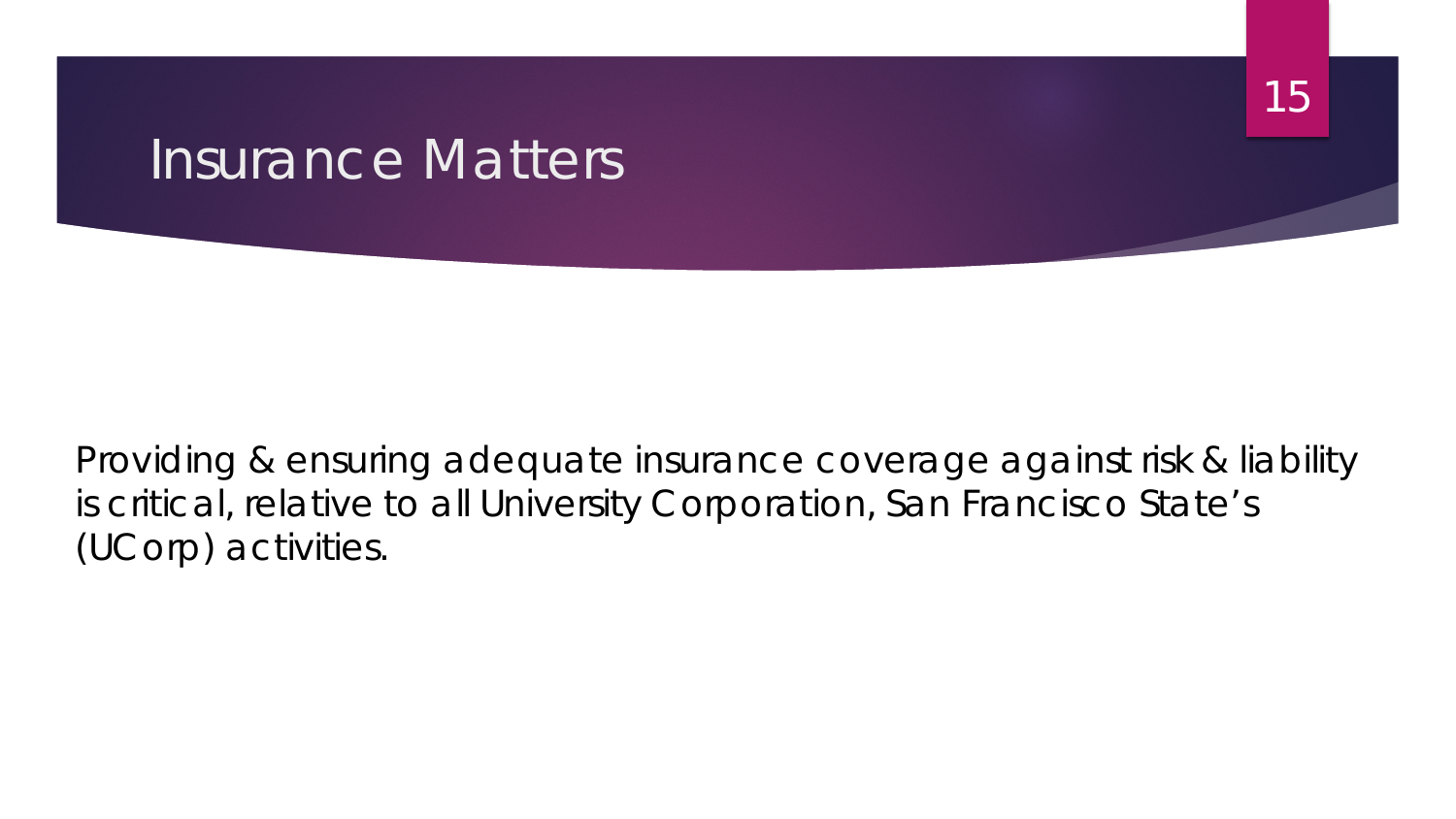#### *Therefore:*

• UCorp requires proof of insurance from most vendors providing services, & possibly deliveries made, on all SFSU campus sites (including DTC & EOSC), and at Ucorp sponsored events.

• Insurance requirements are outlined at:

http://ucorp.sfsu.edu/insurance-requirements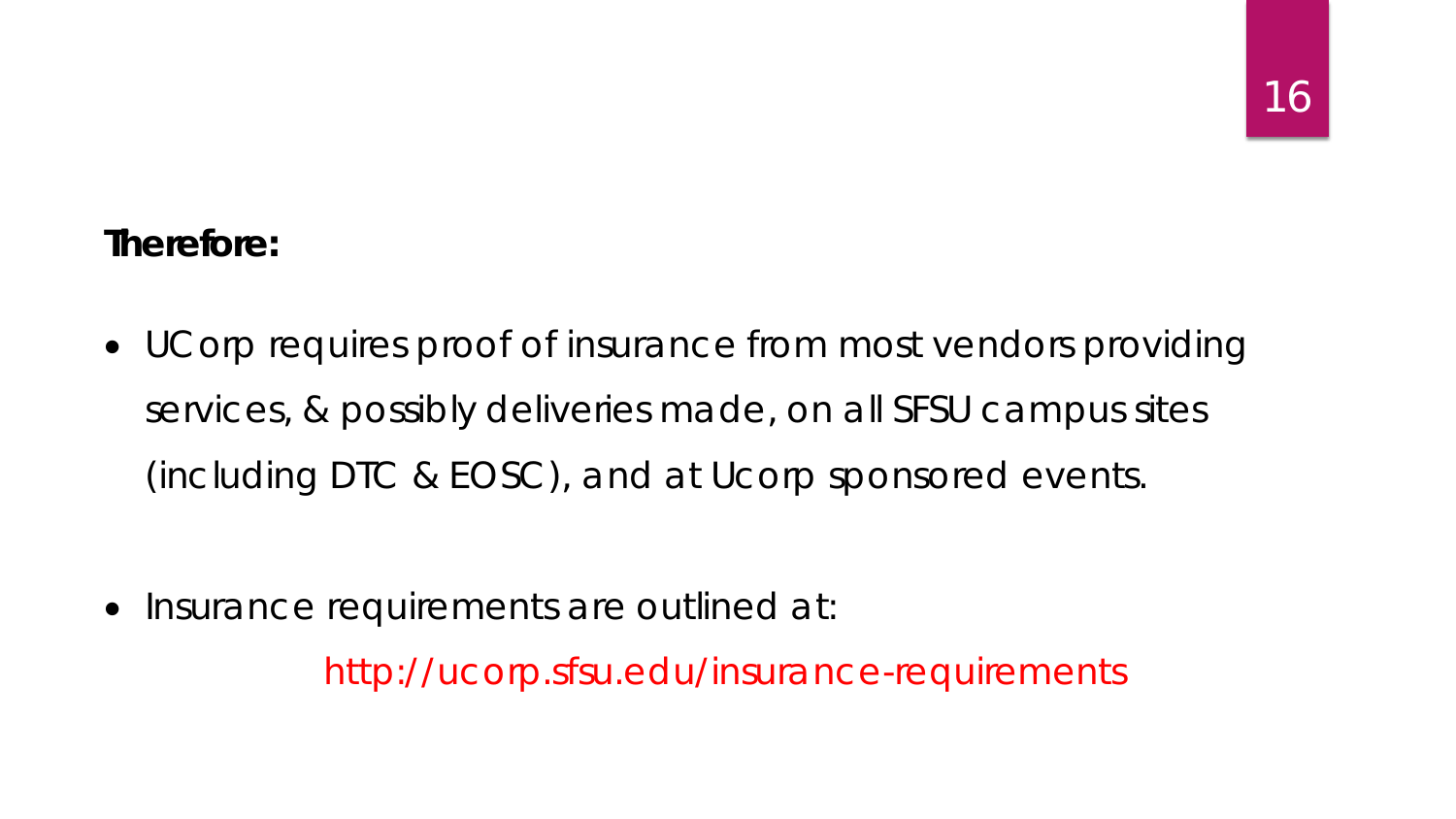• An evaluation is required for all activities/events sponsored by UCorp programs – regardless of estimated costs

Special Events coverage may be acquired at UCorp's discretion, or

 $\checkmark$  determination may be made that Participant Accident Insurance may be better suited for planned activities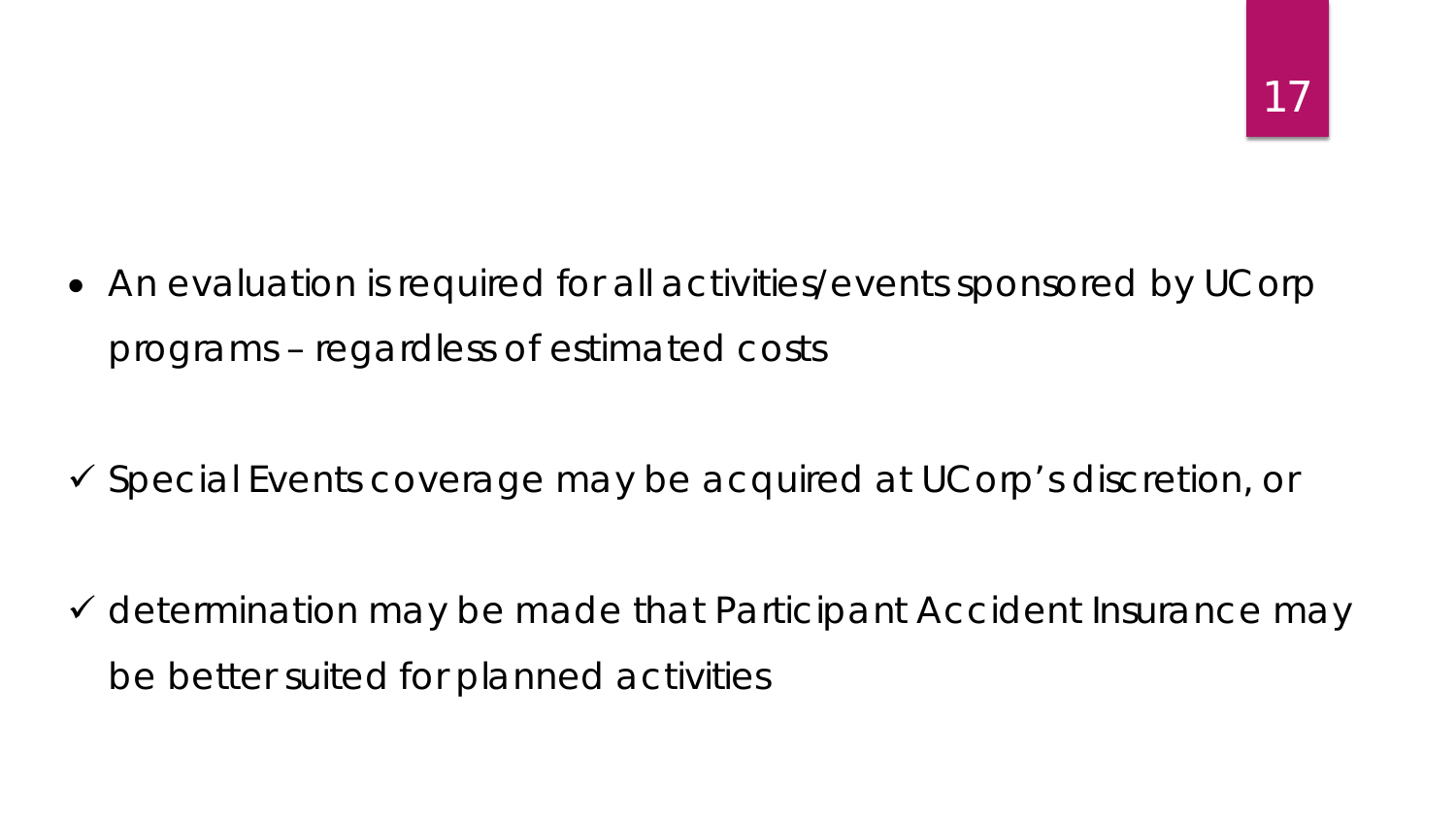- Contracts, agreements & MOU's must be reviewed to ensure stated insurance requirements are reasonable & may be met, as well as ensuring other party is adequately insured
- UCorp continues to work closely with the University's Risk Management department, as we wish to not be over-insured or have double coverage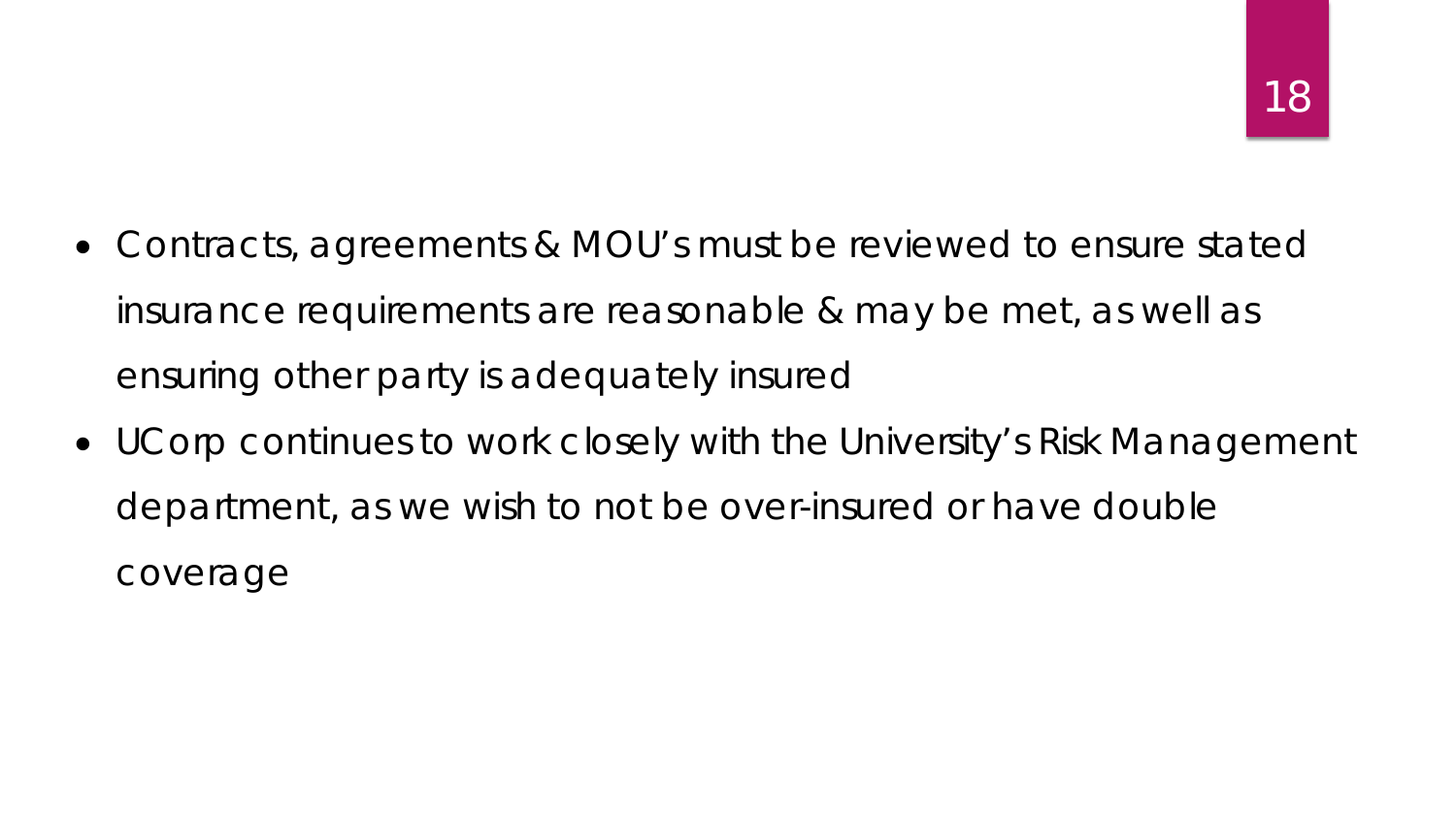… and, please note, UCorp may also be a vendor, and as such, often times is required to also present proof of insurance.

#### Questions regarding insurance, may be directed to Anthony Victoria, [avictori@sfsu.edu](mailto:avictori@sfsu.edu), or x82238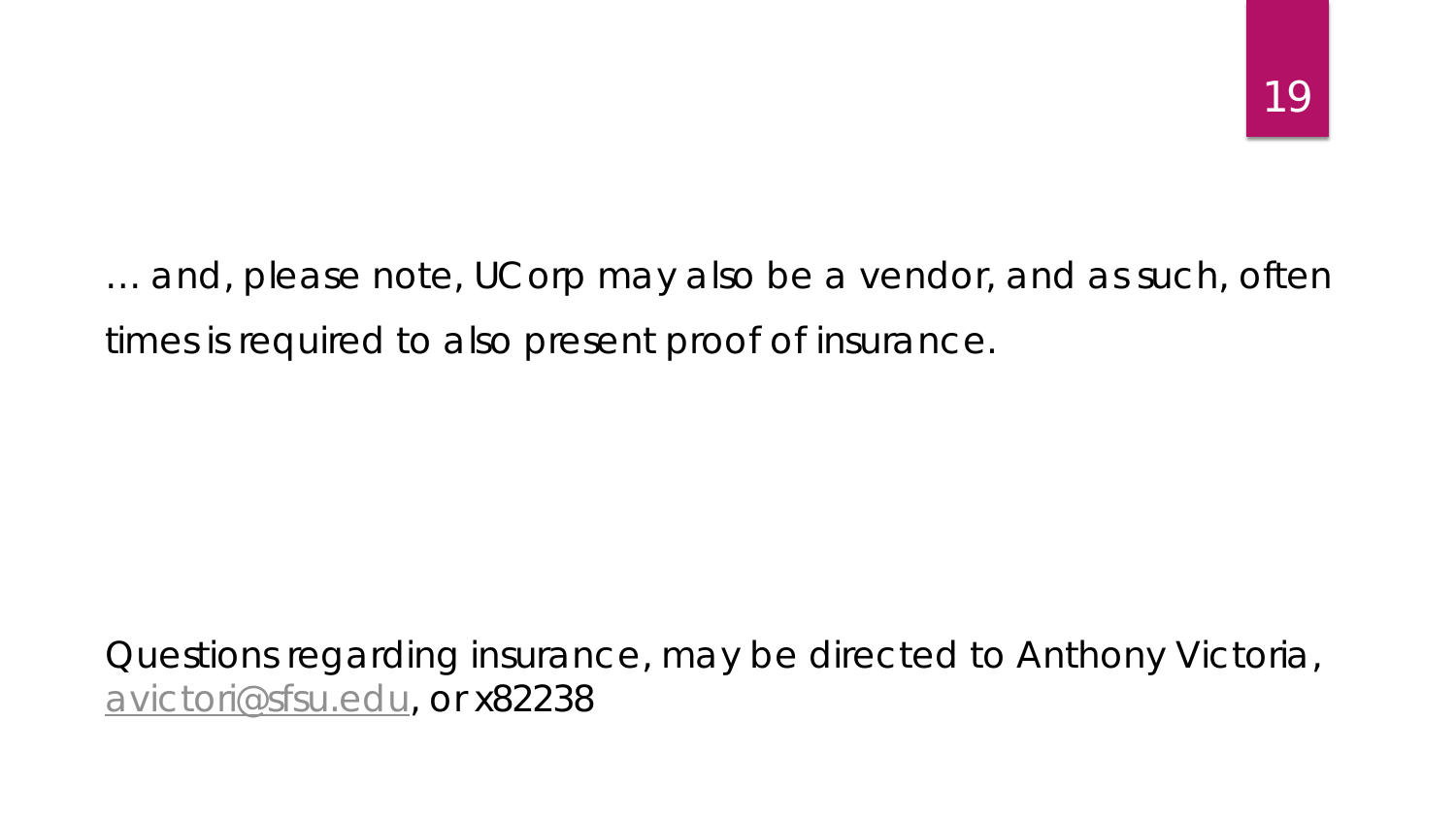# Program Administration

20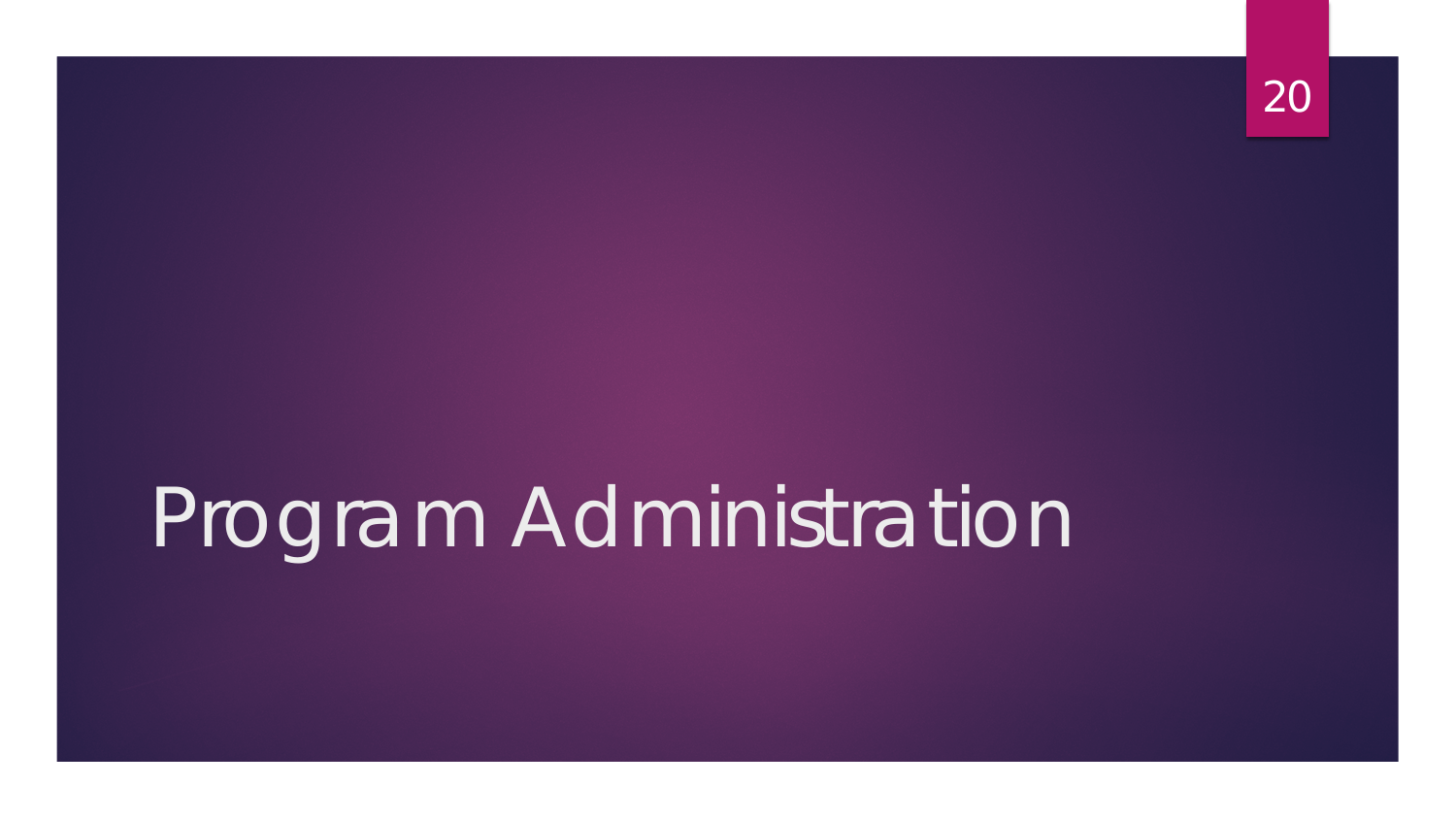### Cash Management

#### ▶ Cash Management Policy (New)

- UCorp programs receiving cash or cash equivalent payments must be designated by UCorp as a Departmental Location or Single Purpose Cash Handling location.
	- ▶ Departmental location is a location that performs minimal cashiering activity and collects cash or cash equivalents. All collections are deposited to the main cashiering location.

21

- Single Purpose Cash handling performs infrequent and non-routine cashiering activities. Cash handling is not the programs or department primary duty; cash handling activities may result from a misdirected payment or donation; all collections are deposited to the main cashiering location.
- Programs will not be penalized for accepting payments, however UCorp must assess the amounts, frequency, and nature of these payments and deposits to determine if the program should be a designated departmental cash handling location.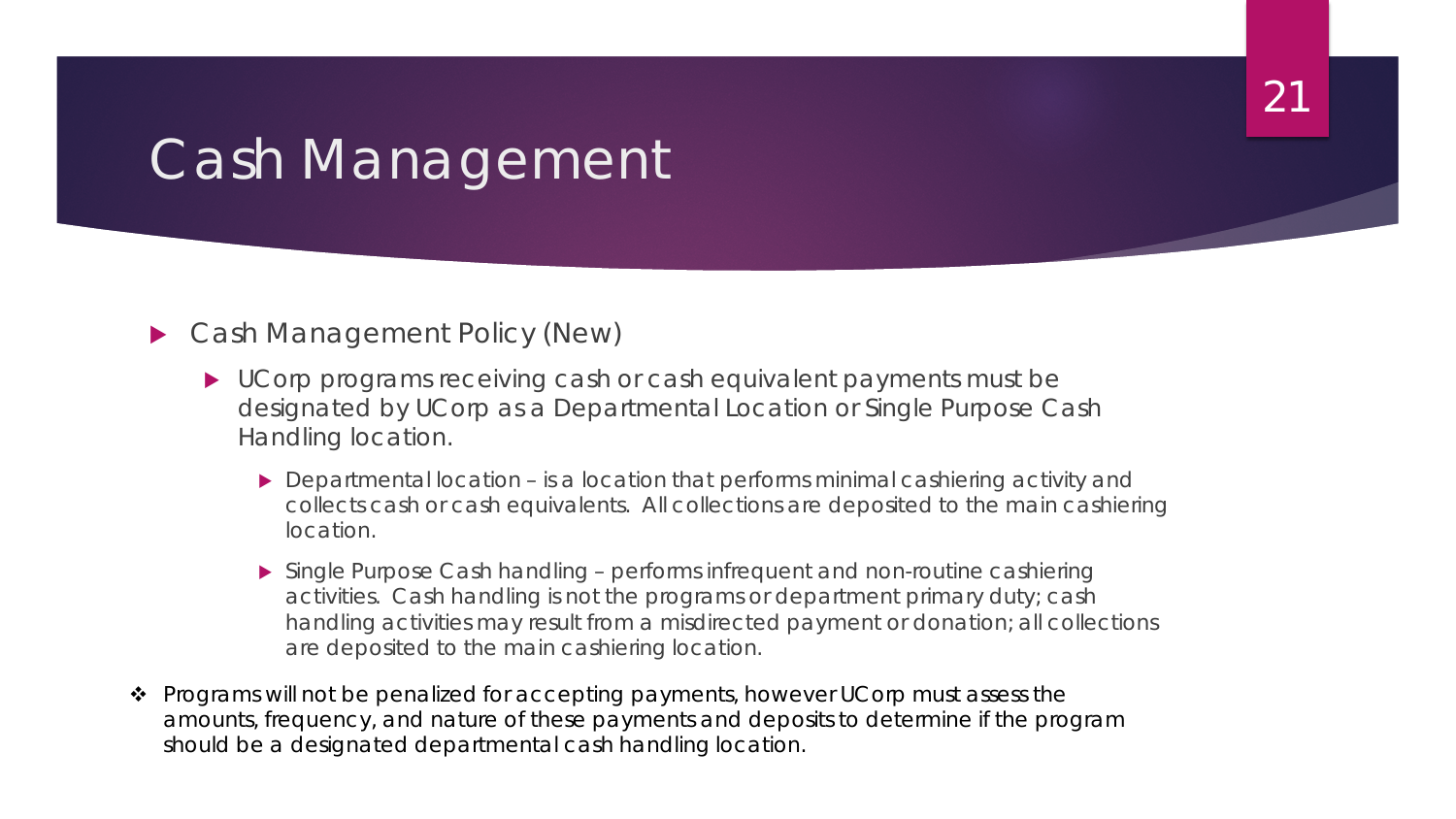#### **Do's and Don'ts for Cash Handling**

- Cash and cash equivalents can only be deposited with the Main Cashiering Location(Campus Bursar).
- Students and Employees are prohibited from establishing bank accounts either directly or indirectly that infers the bank account is authorized by CSU, San Francisco State University or the University Corporation, SF State.
- The use of any third-party payment systems (e.g. PayPal) to collect payments must be approved by UCorp.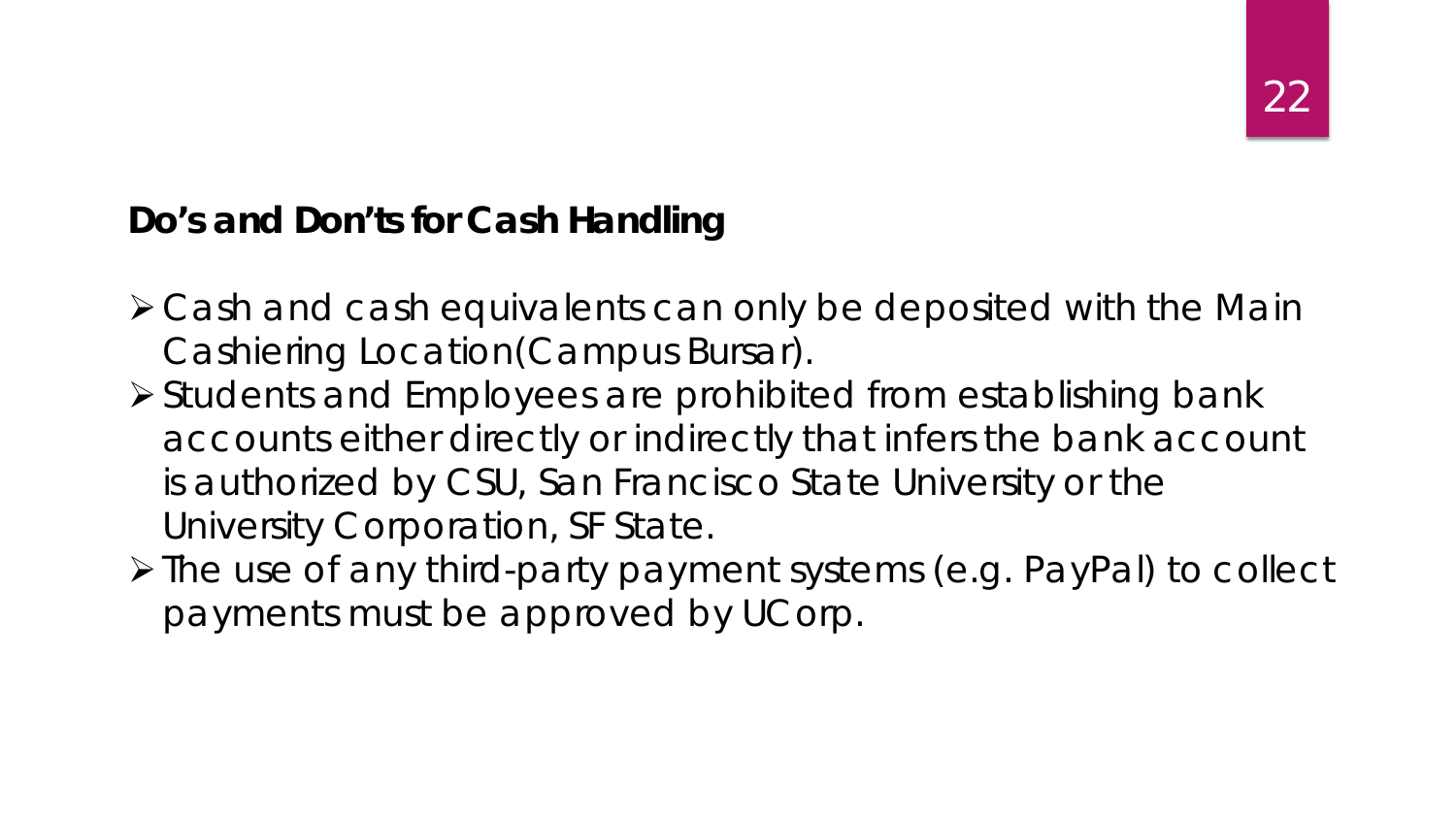#### **Do's and Don'ts for Cash Handling (continued)**

- Checks should be made payable to the University Corporation, SF State.
- Deposits should be deposited in a timely manner, and at least within five (5)business days(as soon as possible but not exceed 5 days)of receipt.
- Deposits with cash that exceeds \$1,000 or cash and cash equivalents that exceed \$5,000 shall be deposited with the main cashiering location. Deposits meeting or exceeding this threshold require a campus police escort.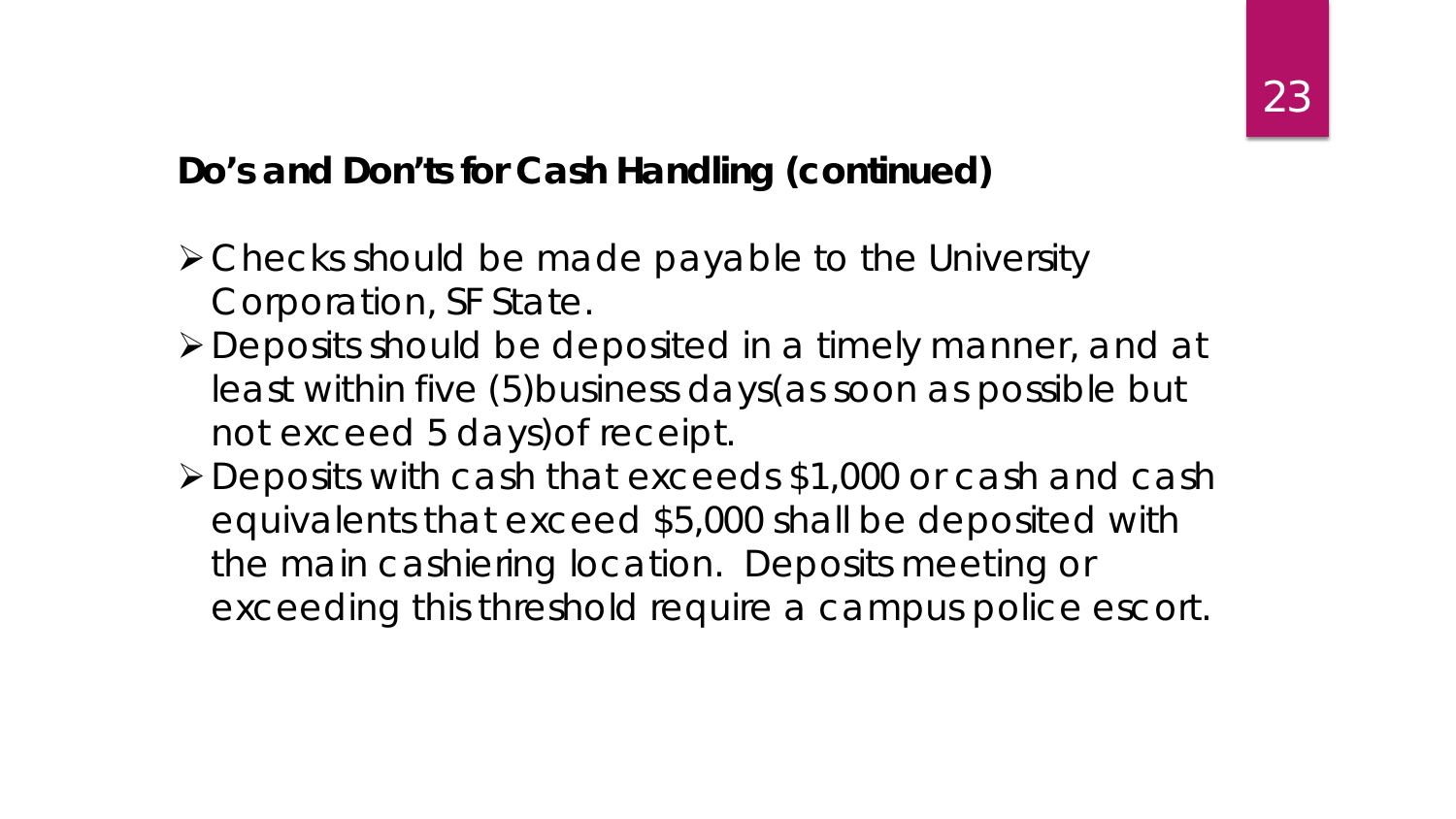**Physical Security Standards**

Those handling cash and cash equivalents must adhere to the following requirements:

Up to \$1,000 in a lockable receptacle.

- $\geq$  \$1,001 to \$2,500 in a safe.
- \$2,501 to \$25,000 in a steel‐door safe, with a door thickness of not less than 1 inch and wall thickness of not less than ½ inch.  $\ge$  \$25,001 to \$250,000 in a class TL-15 composite safe or better. Over \$250,000 in a class TL‐30 steel or better safe.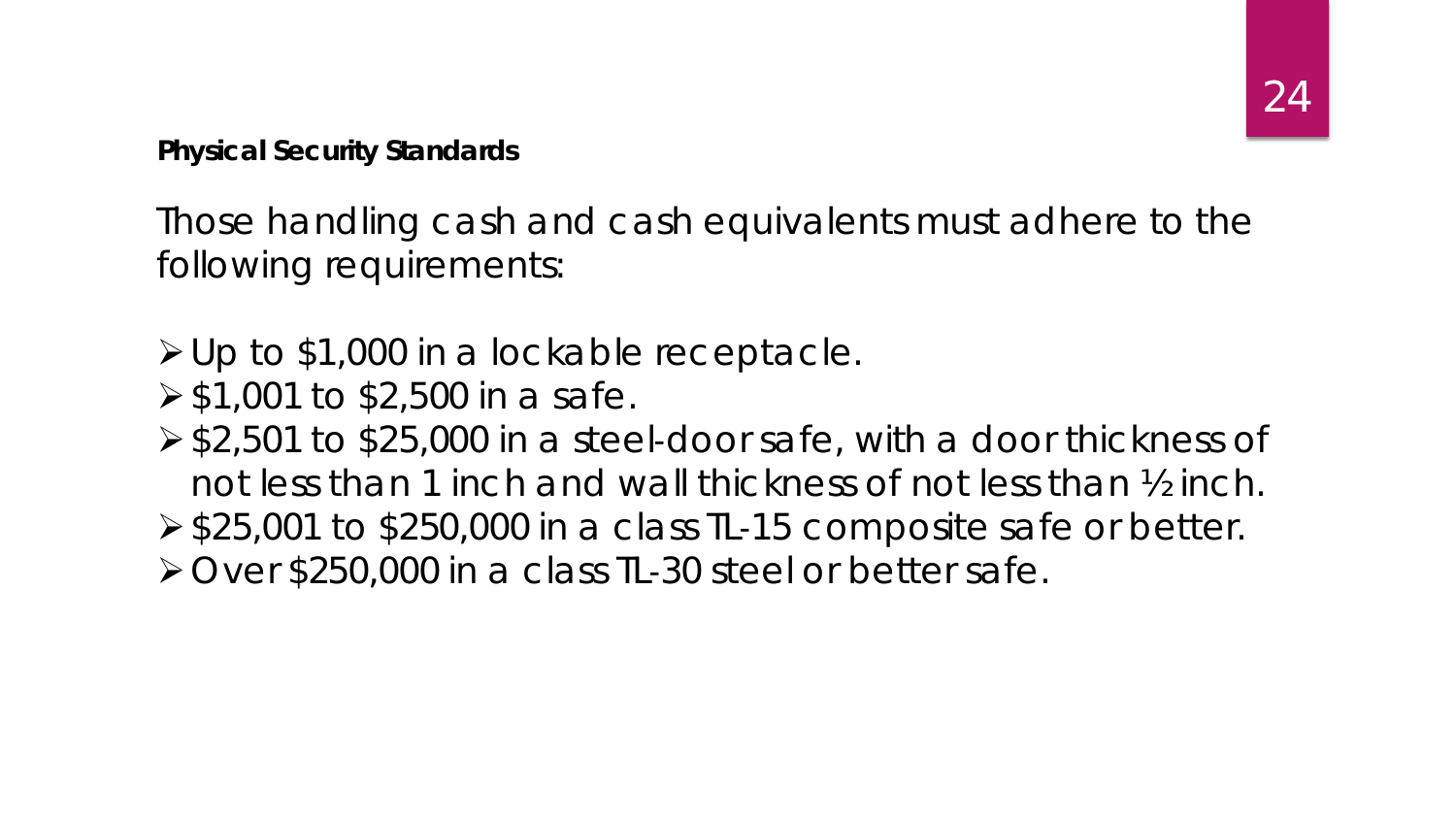# Online Credit Card Payments

**The University Corporation, San Francisco State (UCorp) would like to remind all project funds of our online credit card payment application, found on our home page, under:**

25

**Quick Links**

- [Finance Reporting \(BI\) Login](http://bi.sfsu.edu/analytics/)
- [Common Financial System \(CFS\) Login](https://ds.calstate.edu/?svc=cfs)
- [Cash Receipt System \(CRS\) Lookup](https://ids.sfsu.edu/crsweblookup/index.jsp)
- [SFSU Imaging System](http://sfsu.documentportal.com/)
- **UCorp [Online Credit Card Payments](https://commerce.cashnet.com/ucorp)**
- [Associated Students, Inc.](http://asi.sfsu.edu/)
- [Office of Research and Sponsored Programs](http://research.sfsu.edu/)
- [SF State Foundation](http://sfsufdn.sfsu.edu/)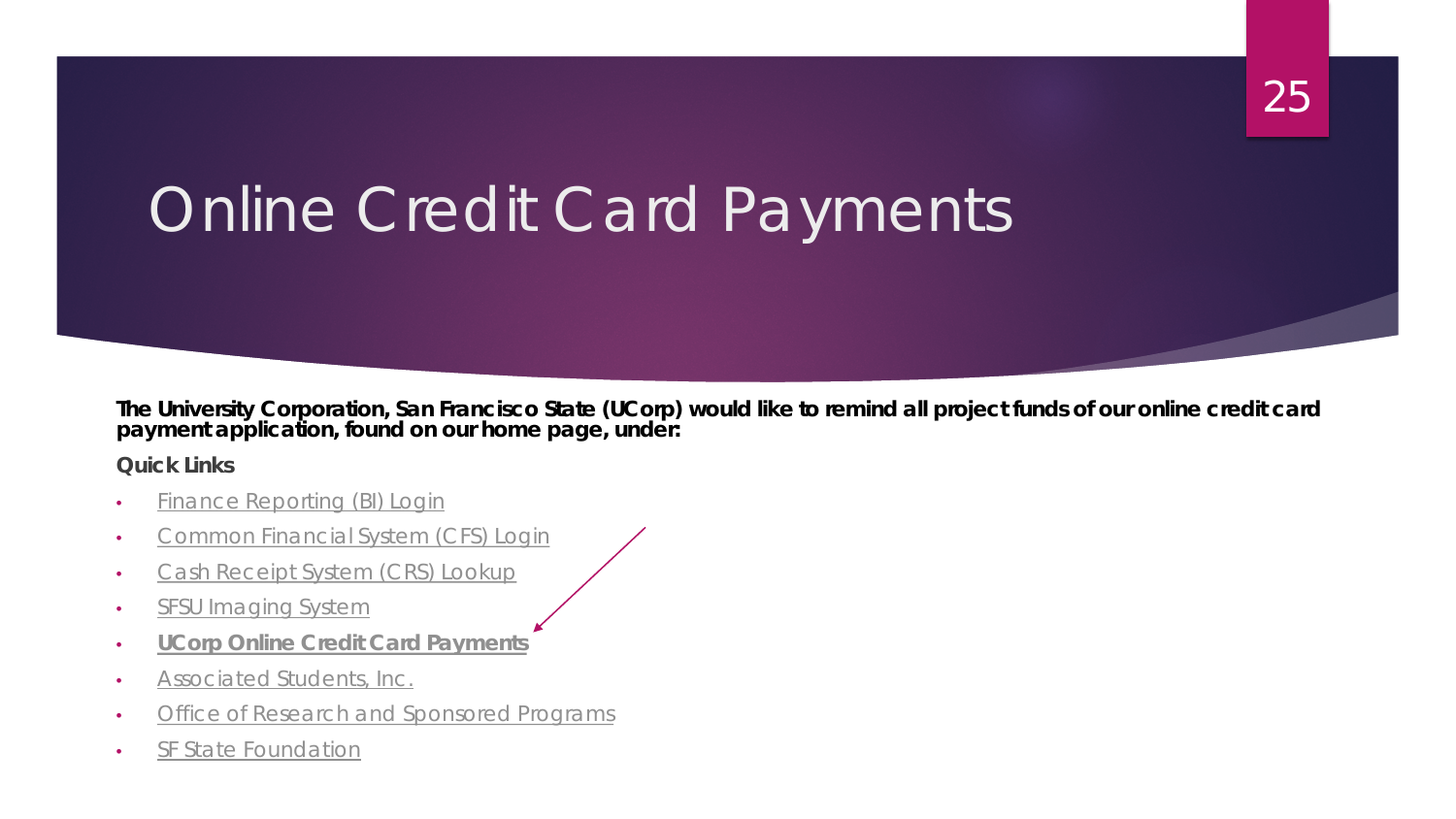The UCorp, encourages all programs that receive payments to consider using the online credit card payment application, alleviating cash-handling responsibilities & processes, as well as ensuring deposits are credited in a timely manner.

At this time, said application is **primarily a payment portal**, as customization is very limited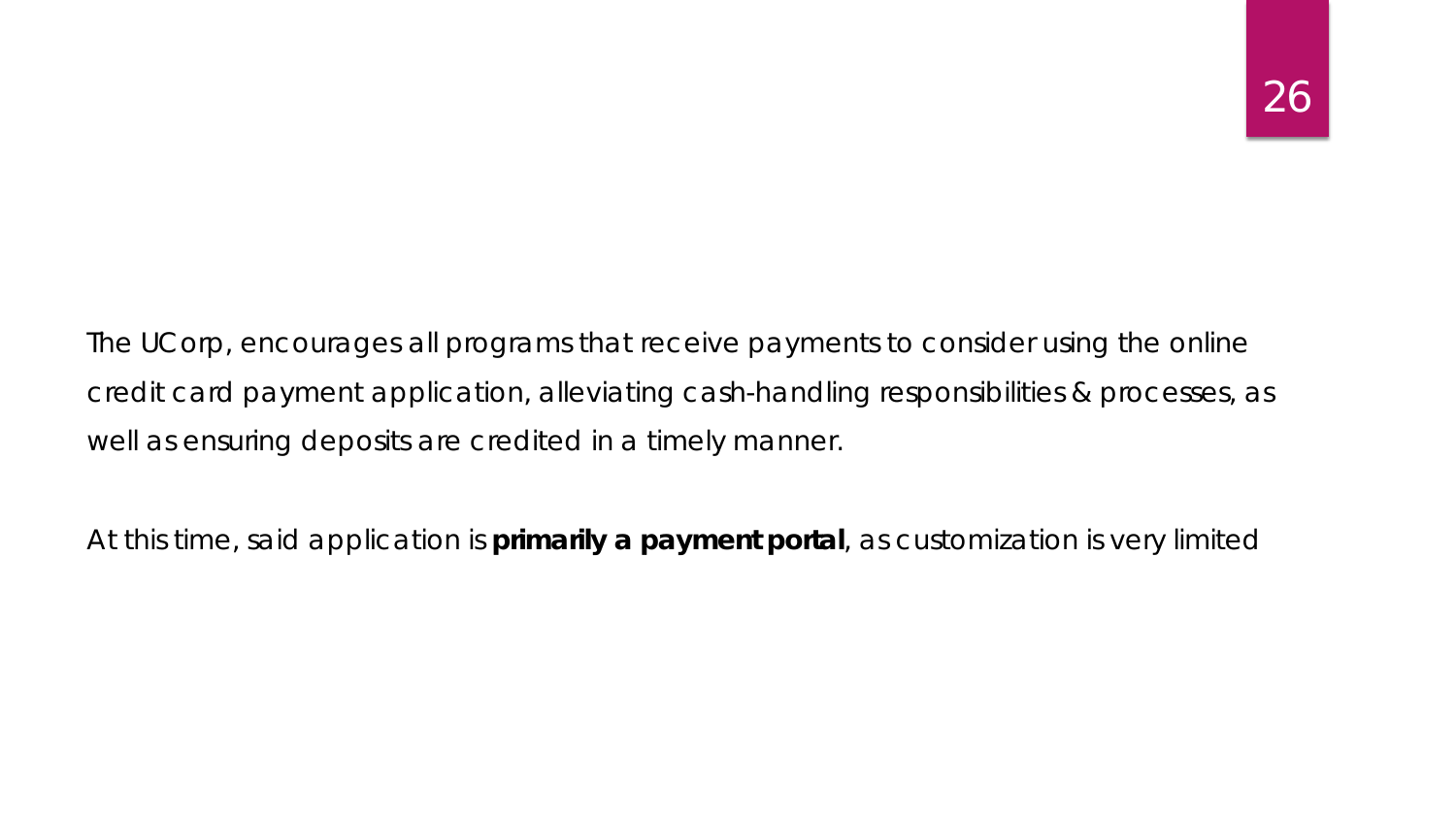#### *Therefore…*

it is suggested that your department webpage that includes information regarding, but is not limited to:

- registration revenues for events to be paid,
- fees to be collected for membership/dues,
- products and/or services to be purchased, and/or
- donations to be given, etc.,.

… is designed accordingly, and merely provides a 'payment link' that lands a payee directly onto the payment page.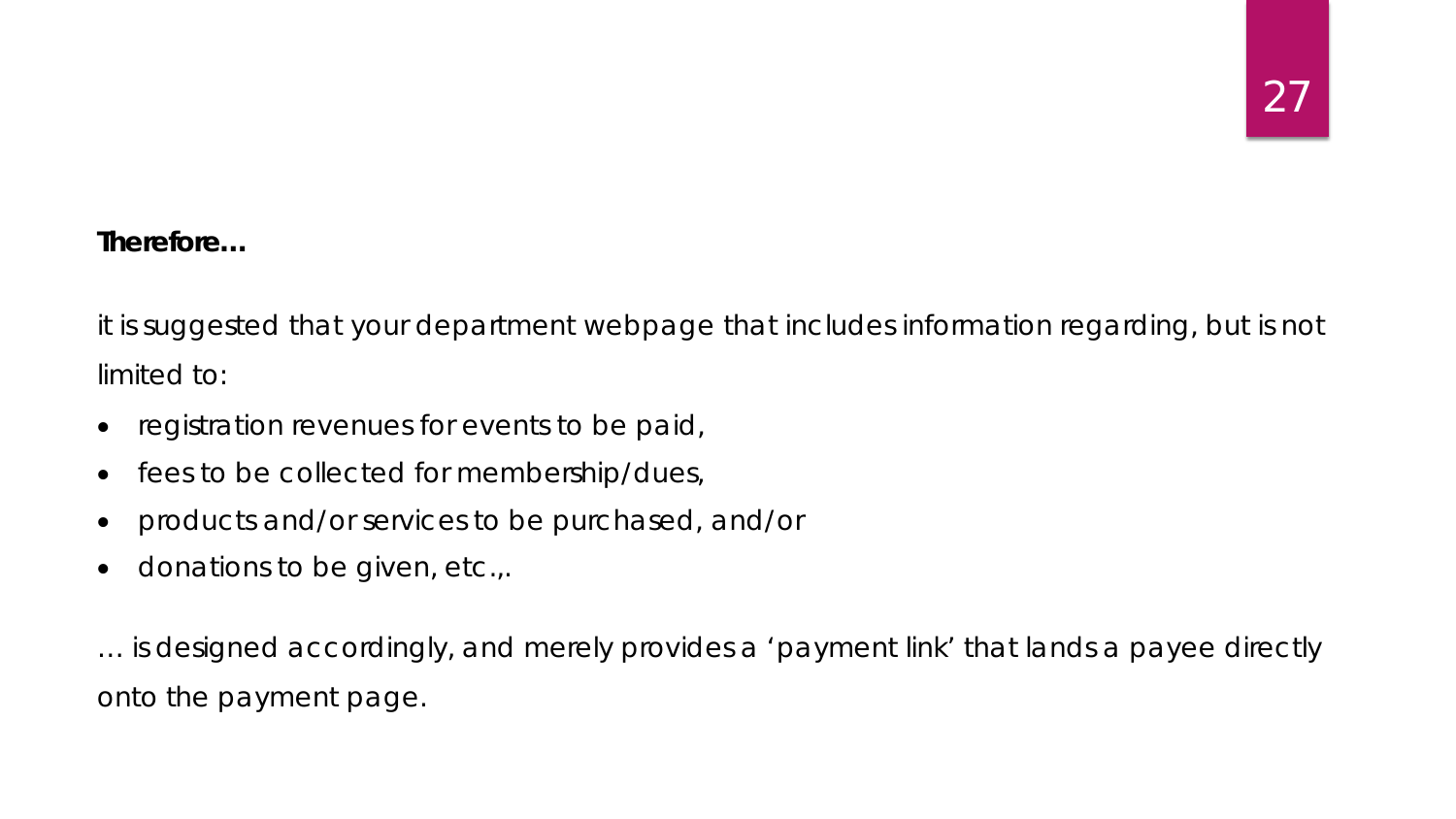#### To enable/create such a link, please complete the:

#### CASHNET E-MARKET 'NEW STORE' SET-UP form, found at:

<http://ucorp.sfsu.edu/sites/default/files/documents/cashnet-emarket-setup-form.pdf>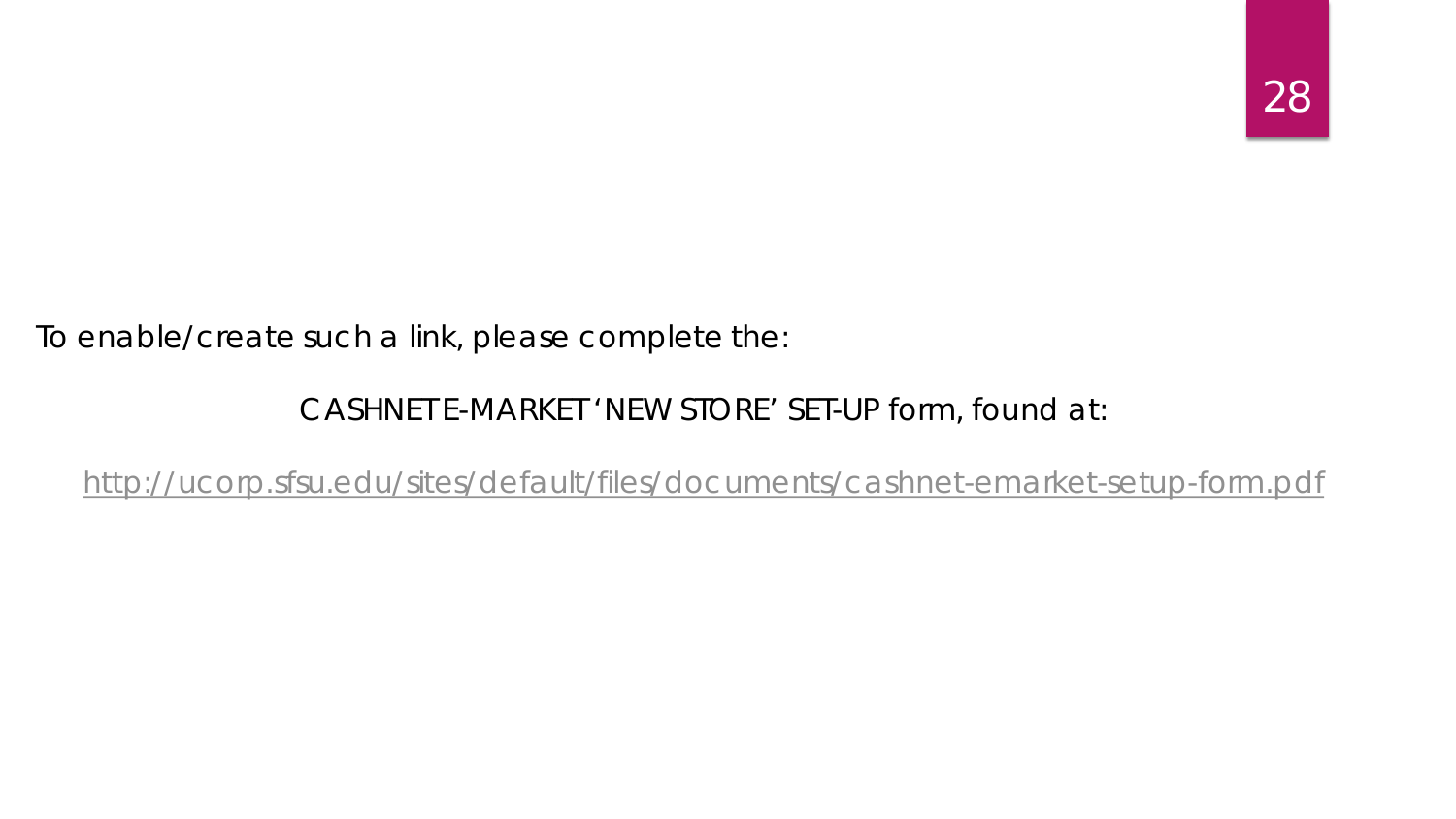### UCorp has a New Hospitality Policy!

#### **Allowable Expenditures**

 *Hospitality expenses must be directly related to, or associated with, the active conduct of official SFSU or UCorp business. When an employee acts as an official host, the occasion must, in the best judgment of the authorized signer, serve a clear SFSU or UCorp business purpose, with no personal benefit derived by the official host or other employees. In addition, the expenditure of funds for hospitality should be cost effective and in accordance with the best use of UCorp funds.*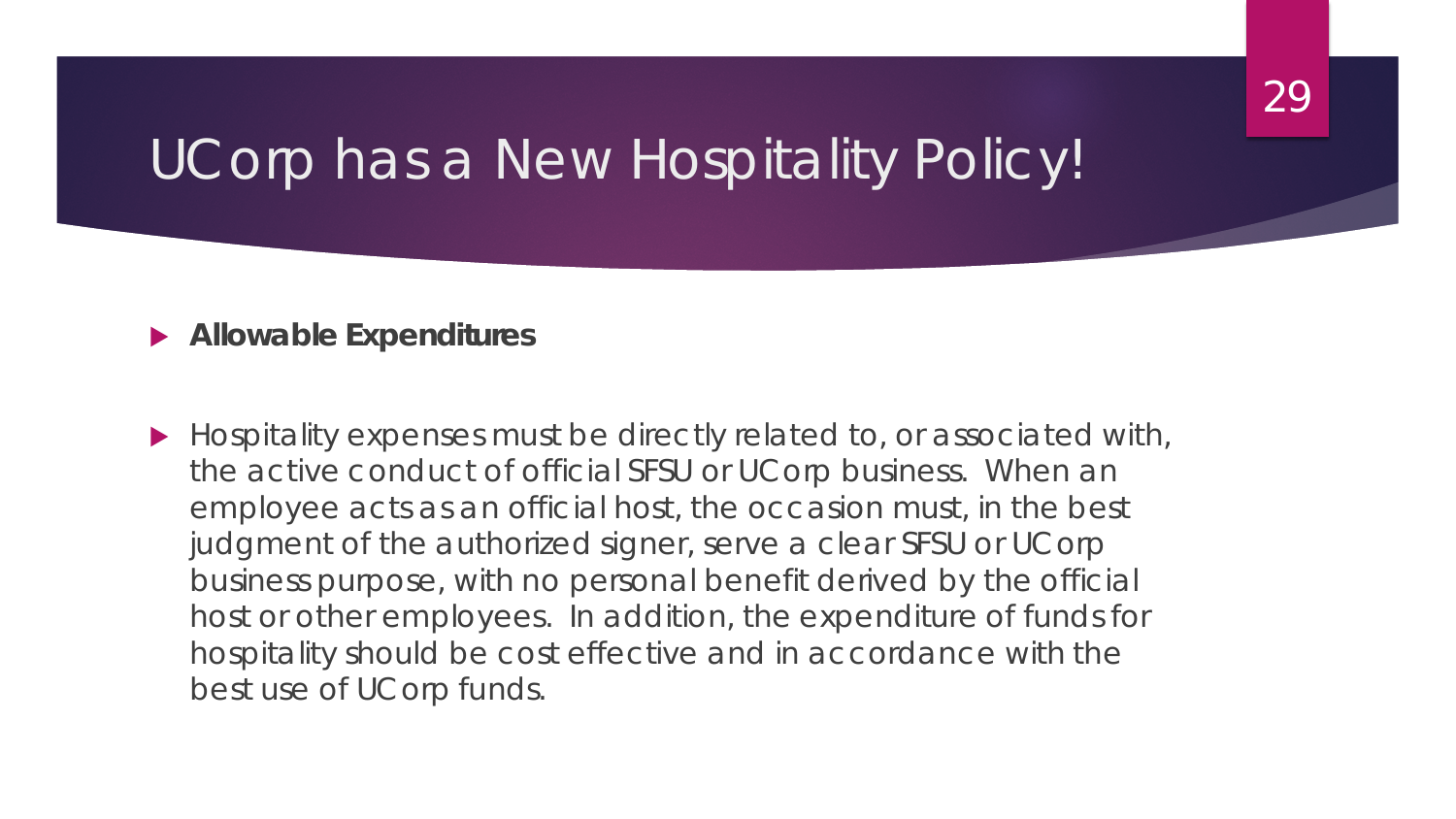#### **Disallowed Expenditures**

*Hospitality expenses that are of a personal nature and not related to the active conduct of official SFSU or UCorp business will not be paid or reimbursed. Examples include, but are not limited to, employee birthdays, weddings, anniversaries, flowers as an expression of sympathy, and baby showers.*

**The biggest change to UCorp's hospitality policy is the new meal limits.** 

- Breakfast **\$25 per/person** • Lunch \$35 per/person
- Dinner **\$75 per/person**
- Light Refreshments \$35 per/person

As before, the per/person limit includes beverages (including alcohol), tax and tip. The limits do not include room rental, décor, or audio/visual rentals. These new limits will bring UCorp more in line with other CSU auxiliaries throughout the state.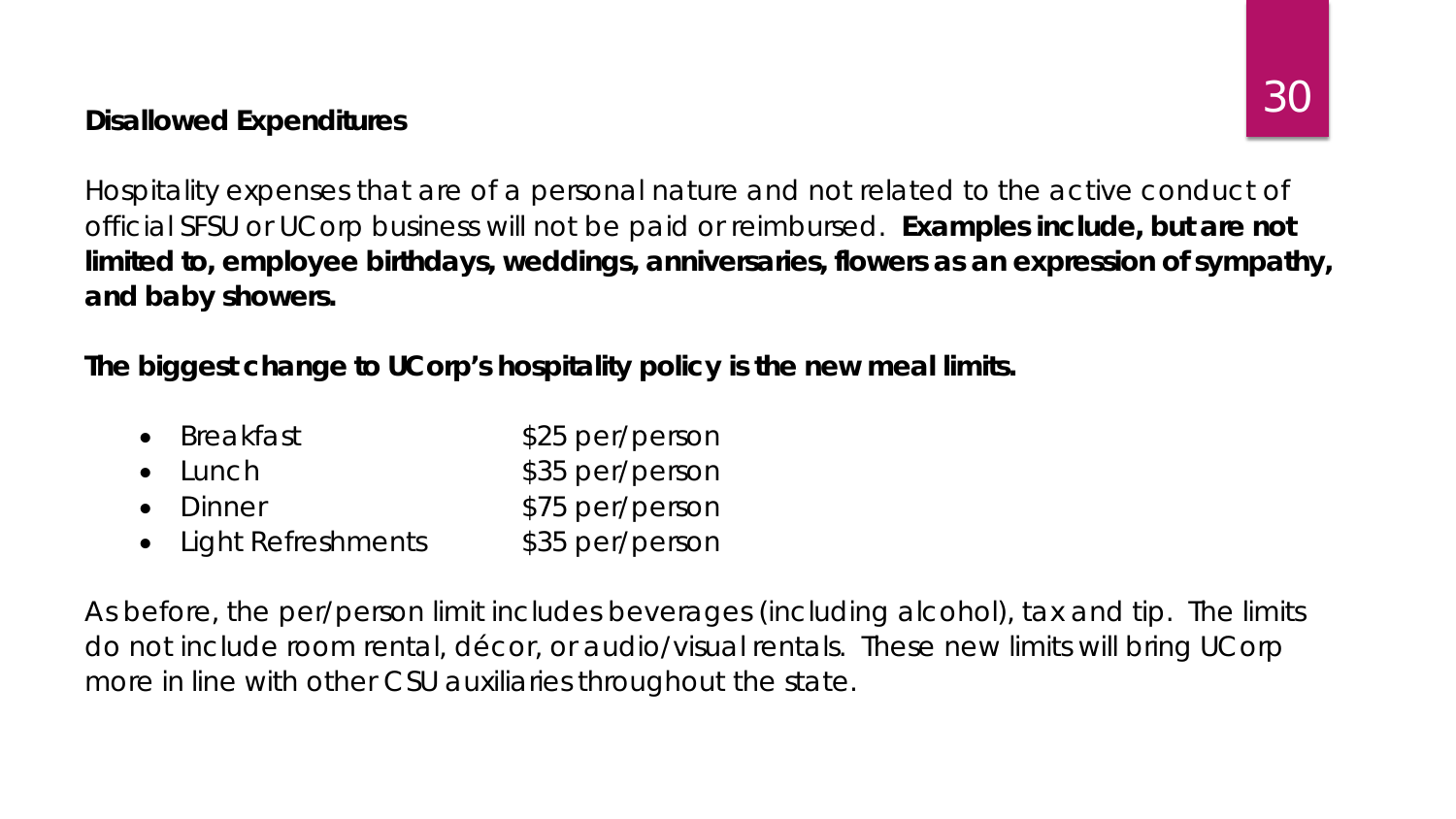### Awards & Prizes

Awards and prizes differ from scholarships and stipends in one important way. They are not considered financial aid.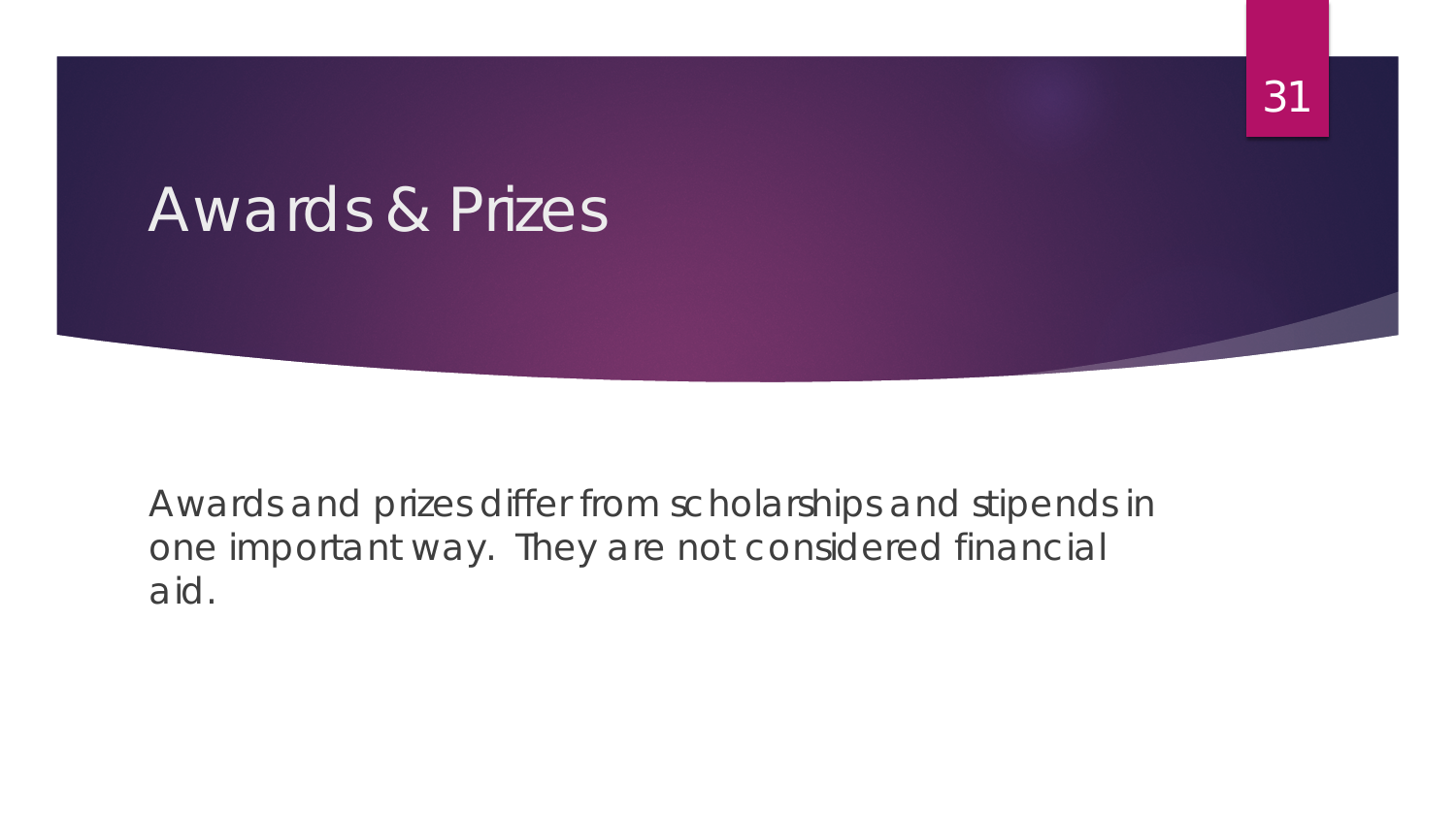Awards and prizes are made on a competitive basis. They are commonly made for winning a competition or for outstanding scholarship. Awards and prizes are not subject to financial aid maximums.

Students must be awarded while still enrolled at SFSU. Awards and Prizes are considered taxable income, so a W-9 Form needs to accompany the Award/Prize request.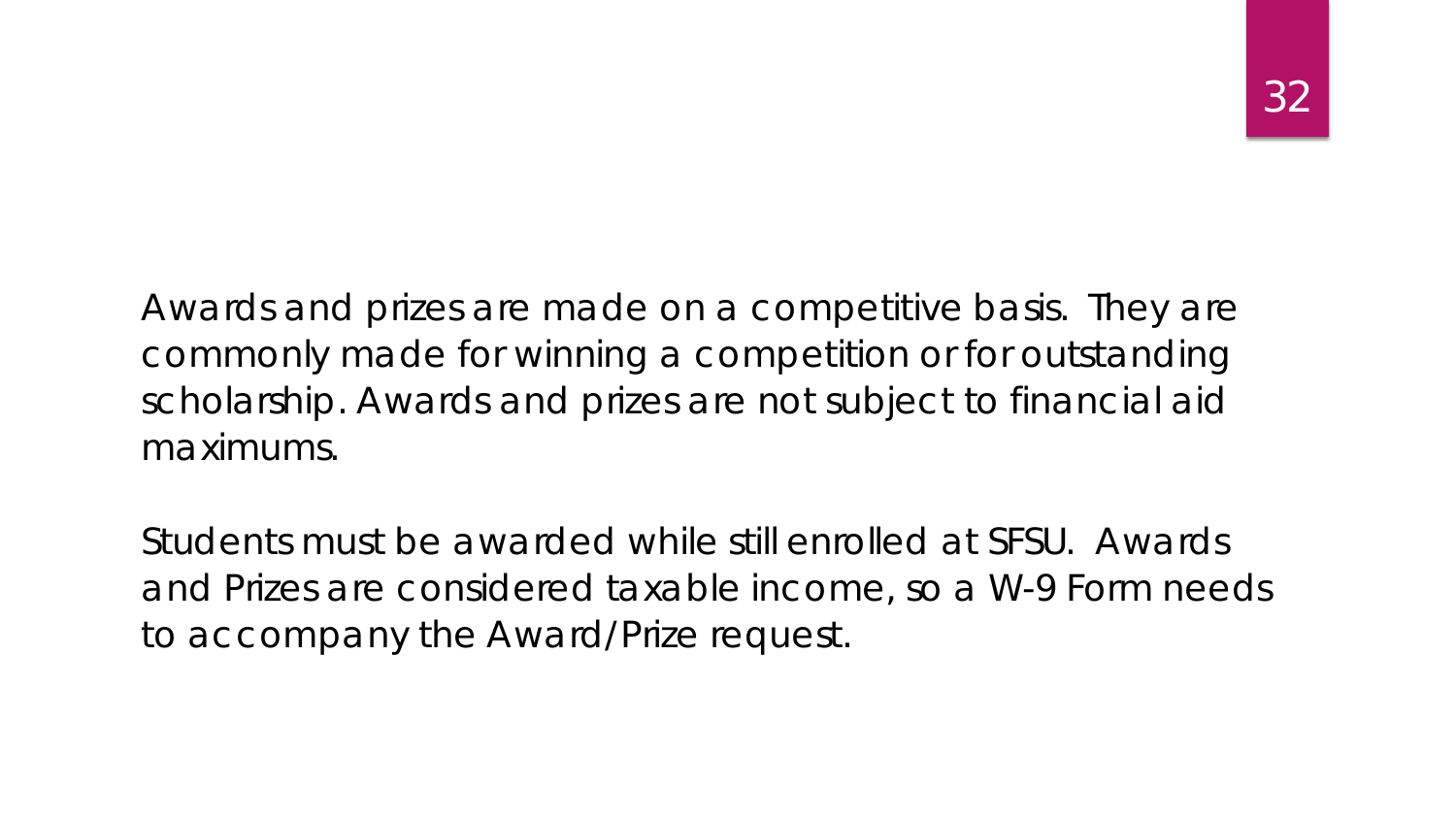

### 33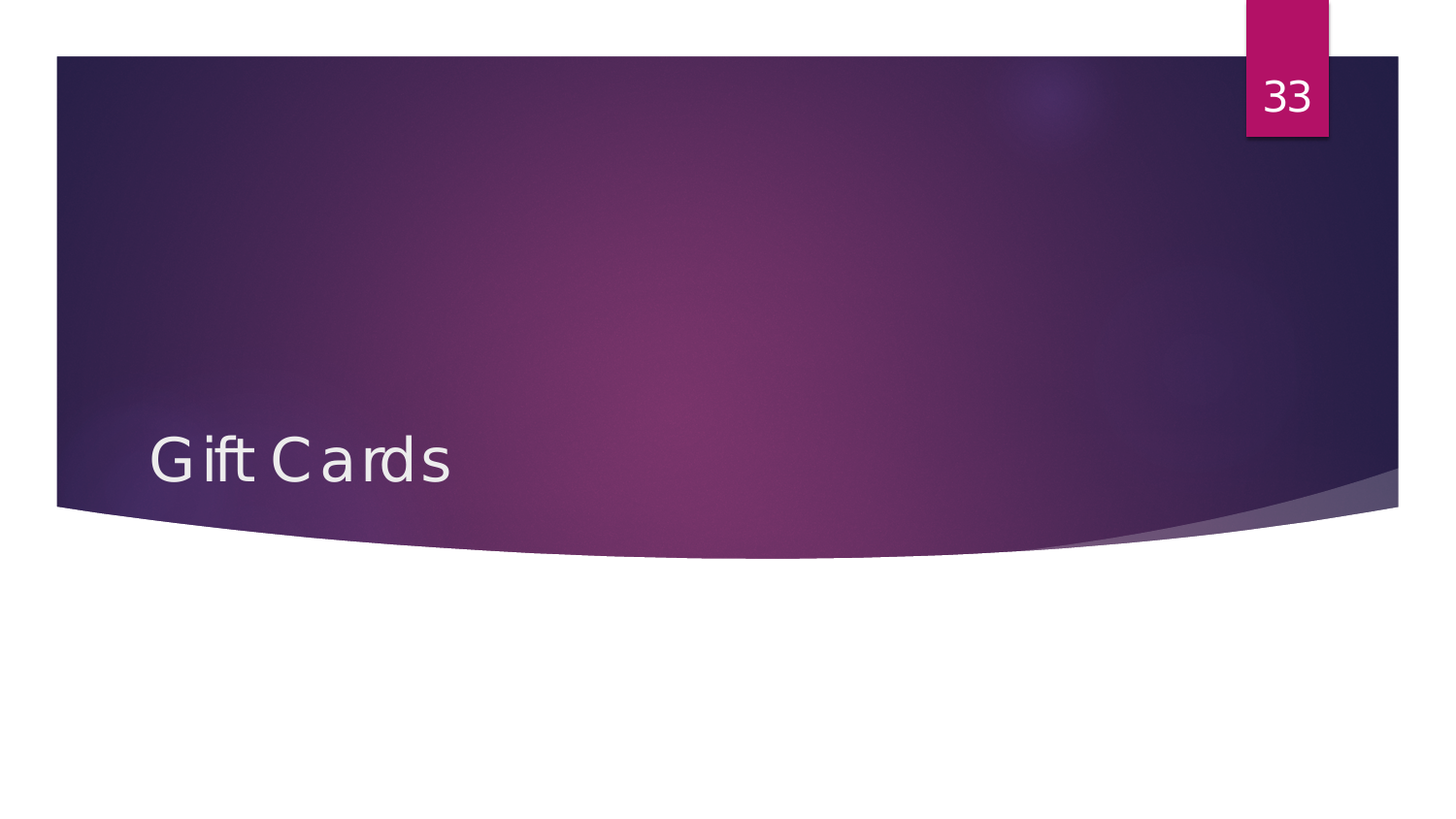#### **Gift cards may be purchased under the following circumstances:**

- For participants in a study,
- For door prizes at events promoting the University or employee morale, and
- For nominal gifts to volunteers.

Exclusions:

- Gift cards cannot be used as a form of compensation.
- Gift cards will not be reimbursed when they exceed \$75, or when the total in a calendar year exceeds \$599 per/person.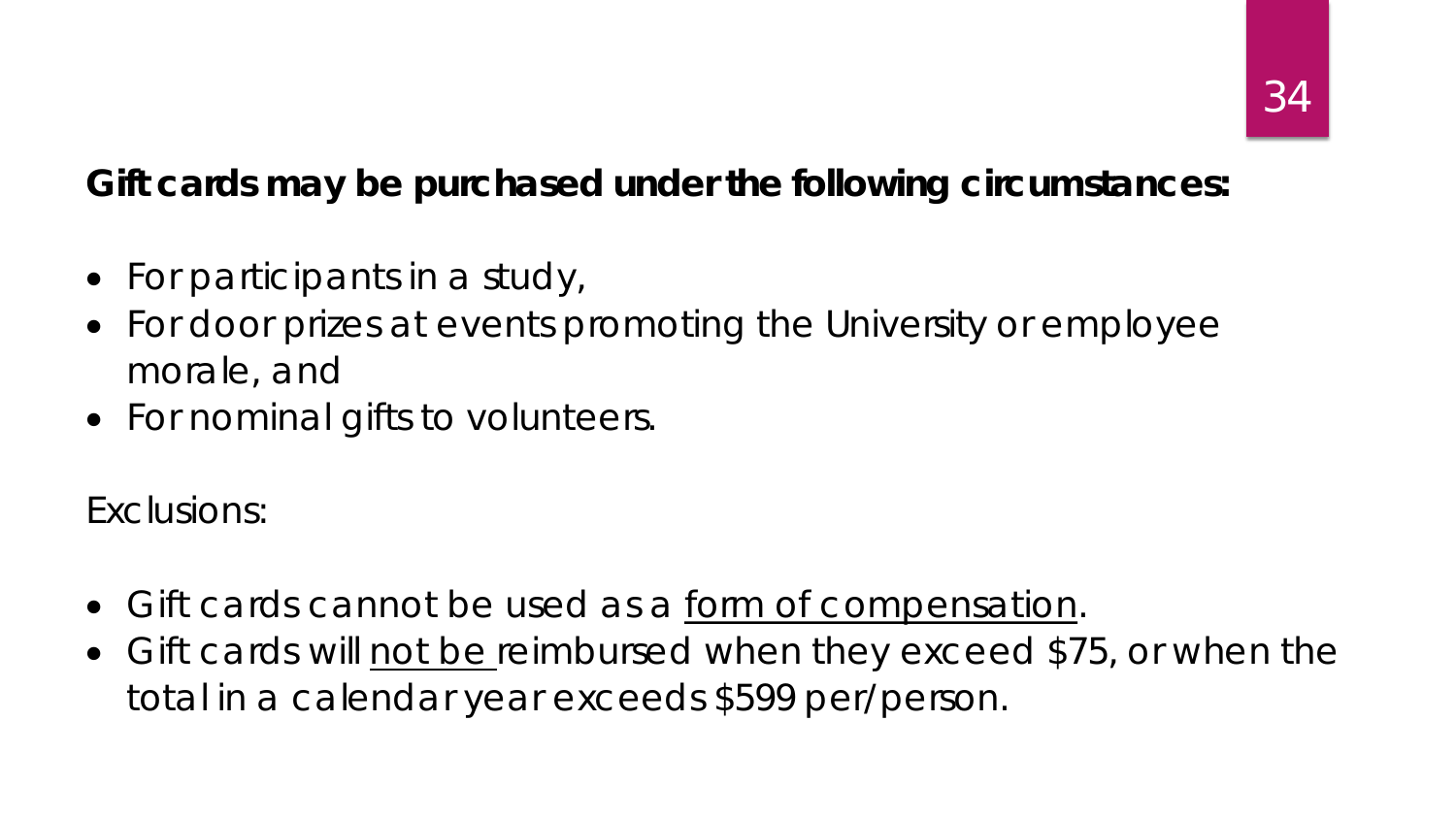# Technology Acquisition Review 35

University Corporation, San Francisco State (UCorp) technology acquisitions, purchased or obtained at no cost, are subject to the same review as all items obtained by the **University** 

It is critical that all related purchases are reviewed for **accessibility** and information security compliance prior to acquisition.

These reviews are used to ensure compliance with CSU policies and SF State practice directives.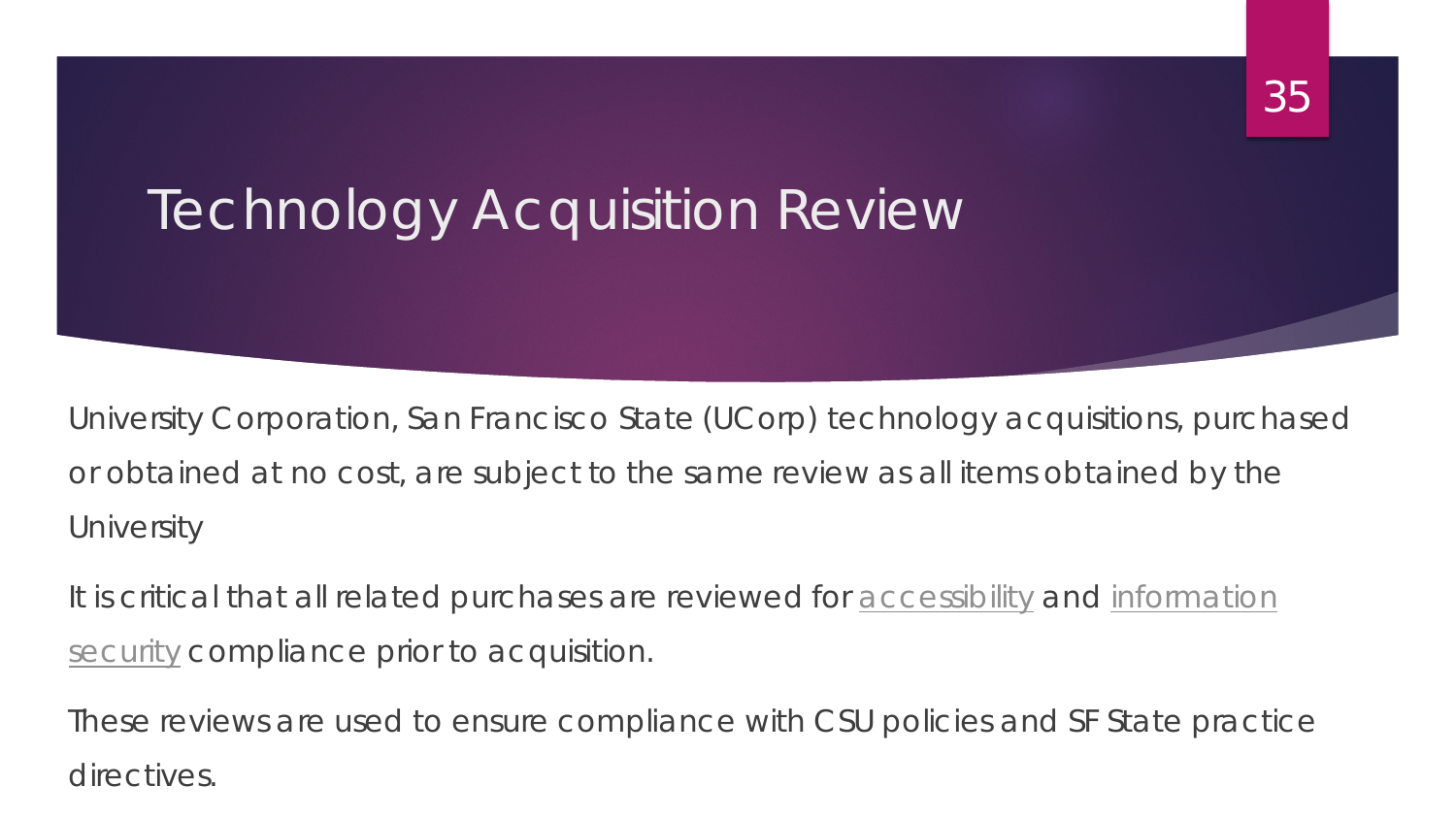- Compliance helps ensure all data, University's & UCorp's, is appropriately managed and protects both the University's and UCorp's liability in the event of data breach or litigation.
- The University offers their expertise in performing the technology acquisition reviews (TARs) for purchases made through the UCorp.
- Pre-approved technology does not require a TAR and should be used whenever possible.
- Pre-approved technologies are low risk or have already completed Information Security and Accessible Technology Team reviews.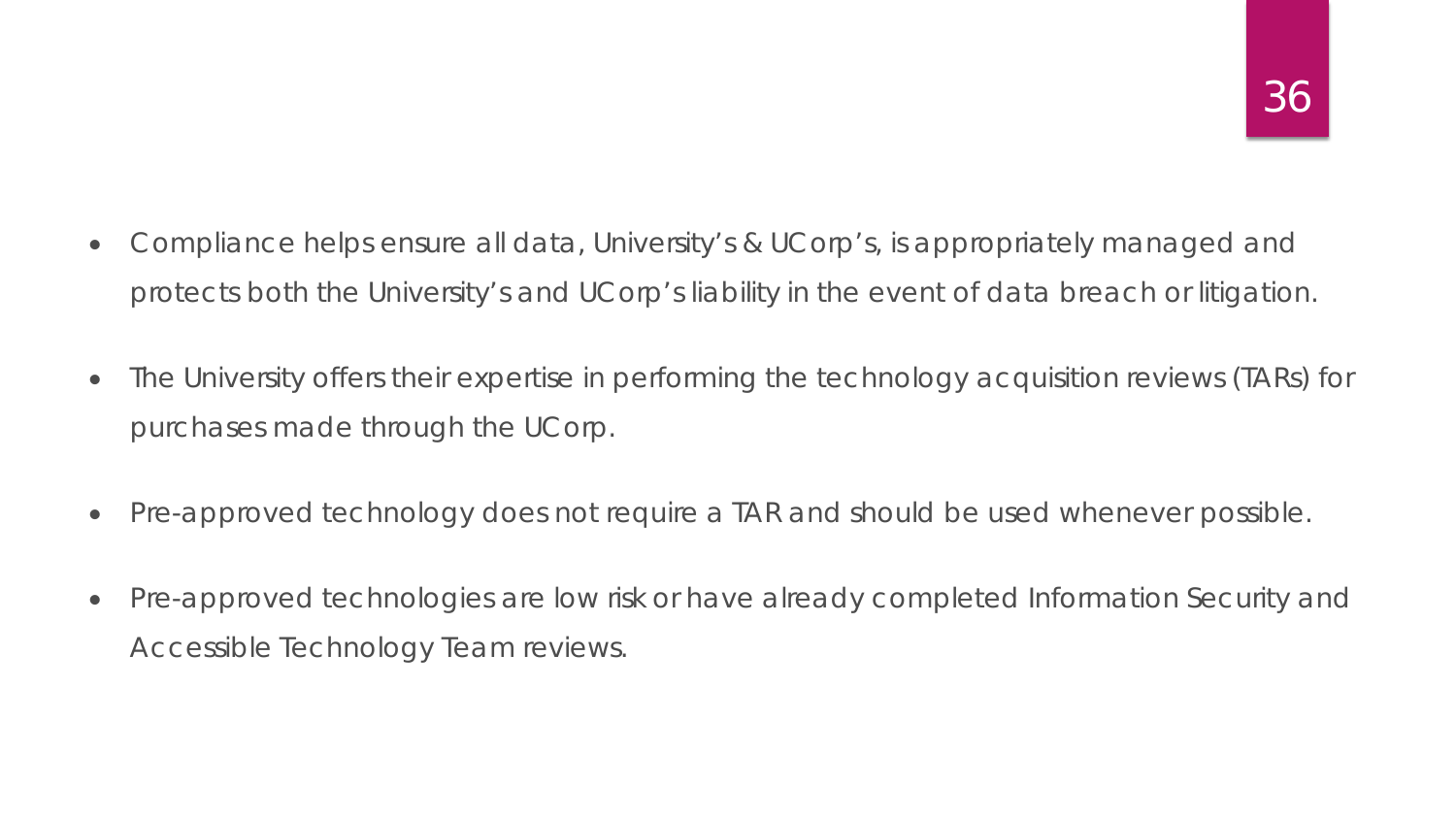- If the technology is not pre-approved, the employee that will be deploying the technology should complete the review request form.
- $\checkmark$  Information Security and Accessible Technology team members will review the planned acquisition and may request additional information.
- $\checkmark$  When both the security and accessibility reviews are approved, the technology can be acquired.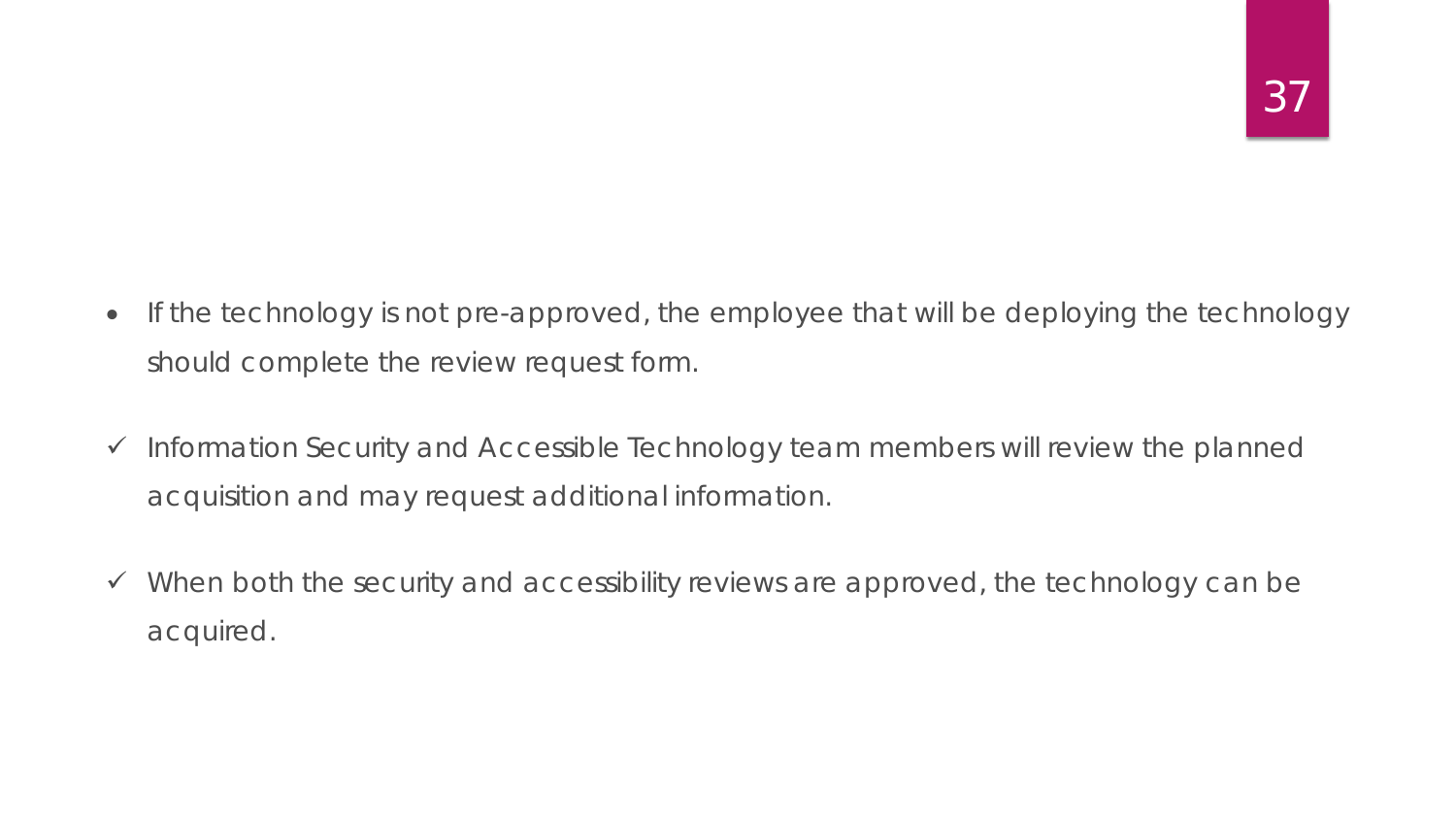• Complete information, including pre-approved technologies and the Review Request form, and related instructions, may be found at:

<https://its.sfsu.edu/form/clonetechnologyacquisitionreviewrequest0>

• Questions relative to these procedures may be directed to: Anthony Victoria, [avictori@sfsu.edu](mailto:avictori@sfsu.edu) or x82238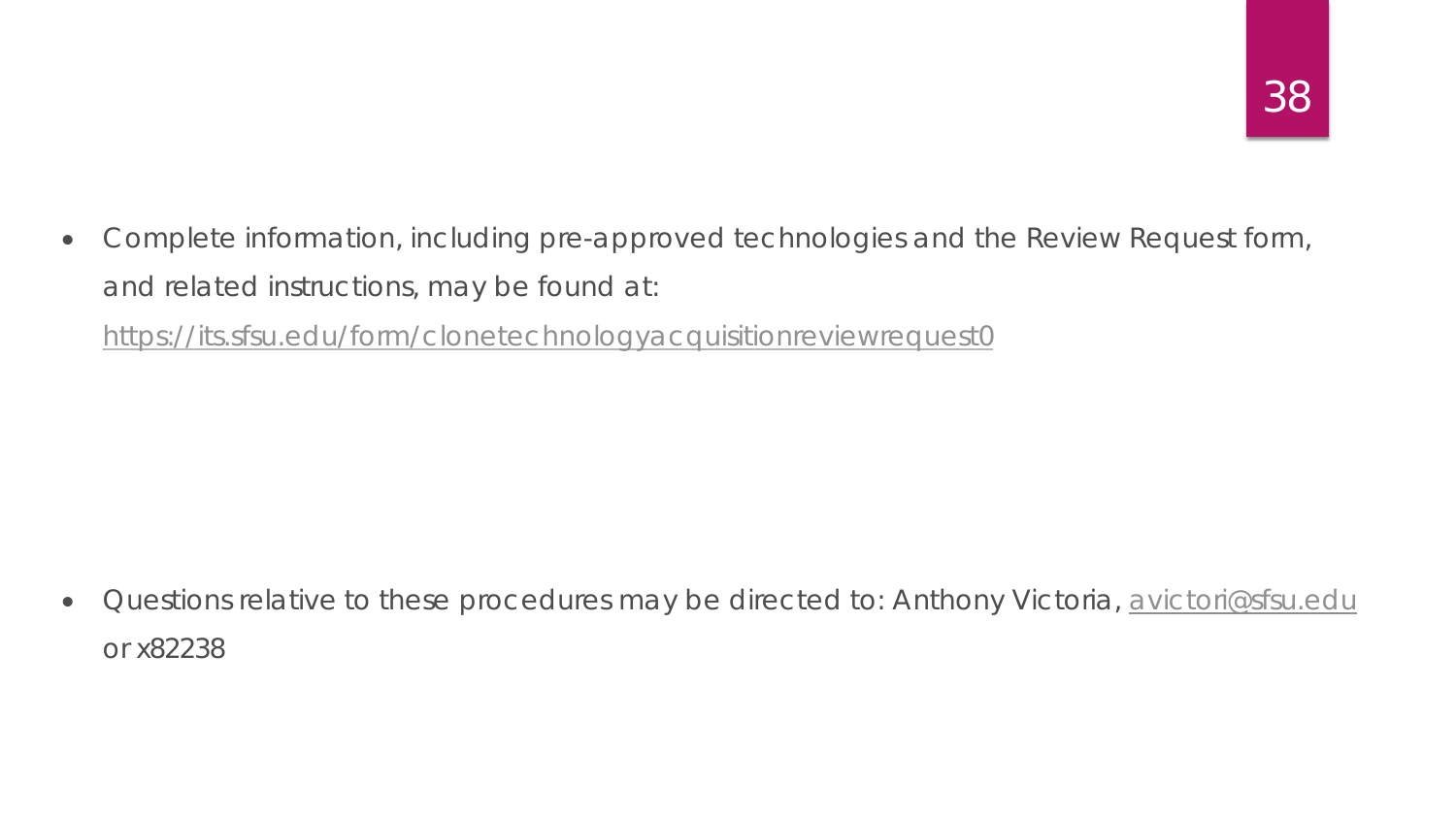### Unrelated Business Income Tax (UBIT)

▶ Definitions: Unrelated Business Income (UBIT) is derived from any activity which is outside the mission of a tax-exempt entity. UBIT is gross income from trade or business, that is regularly carried on, and not substantially related to the organization's exempt purpose or function.

#### **Common Examples:**

- Use of University facilities such as the campus, Conference Center, Hospitality Suite, or a gym, pool, or tennis courts by the general public for a fee.
- **Providing services in connection with the rental of University facilities to** outside entities for unrelated events, such as rental of facilities for an event that includes catering and similar services. As a general guideline, providing any services beyond utilities and overall building maintenance may create unrelated business income.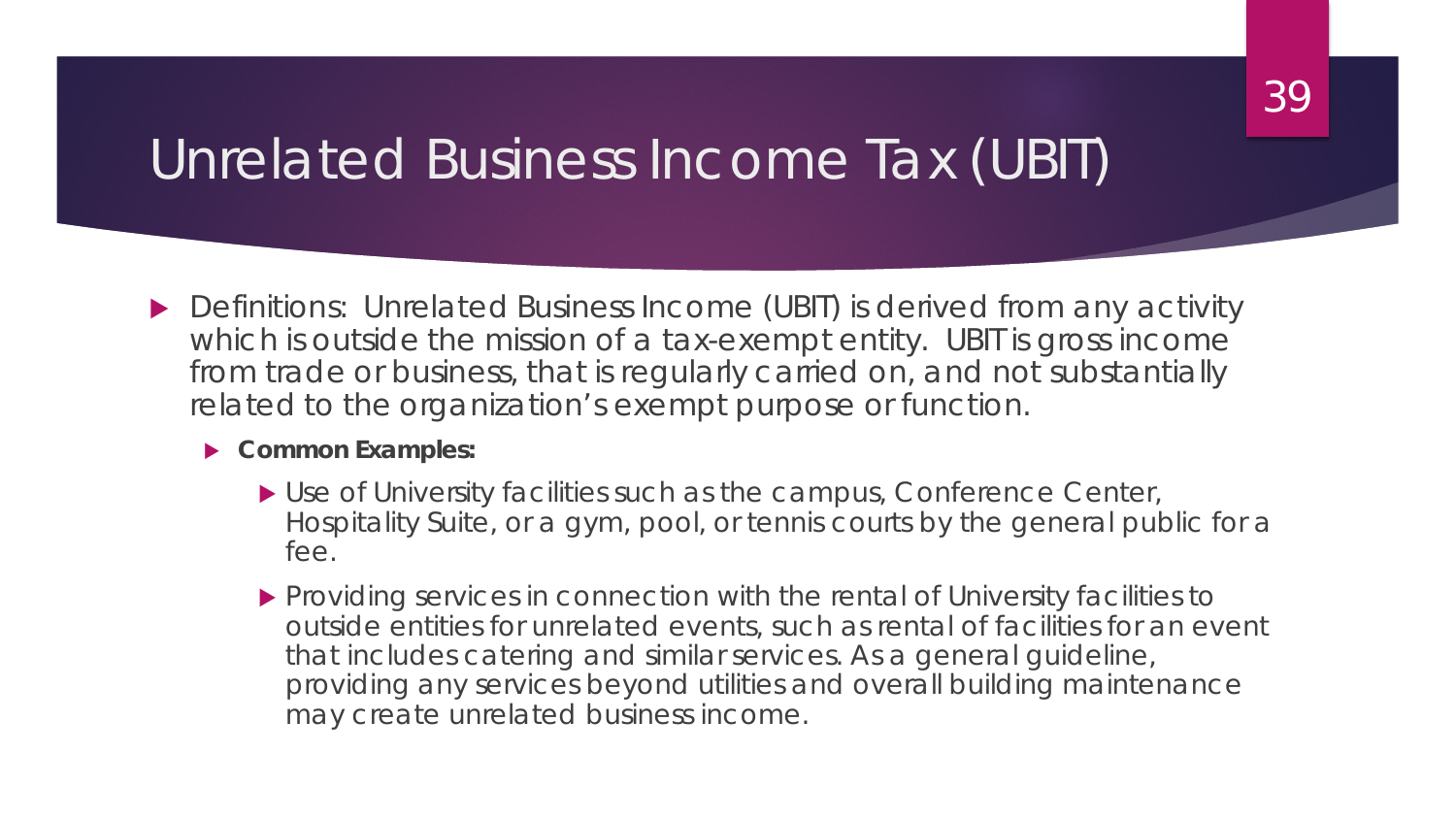- Renting of personal property (e.g. UCorp owned furniture) to non-University users.
- $\triangleright$  Sale of goods or services to non-University users. This may include the sale of computers, programming services, translation, printing, routine testing, and catering.
- Advertising (e.g. income from vendors that support the University's athletics programs in return for an advertisement in the yearbook.)
- Exclusivity agreements, such as selling Coca-Cola products, when significant services are provided by the University in return (e.g. extensive involvement of University employees in joint marketing efforts to increase sales).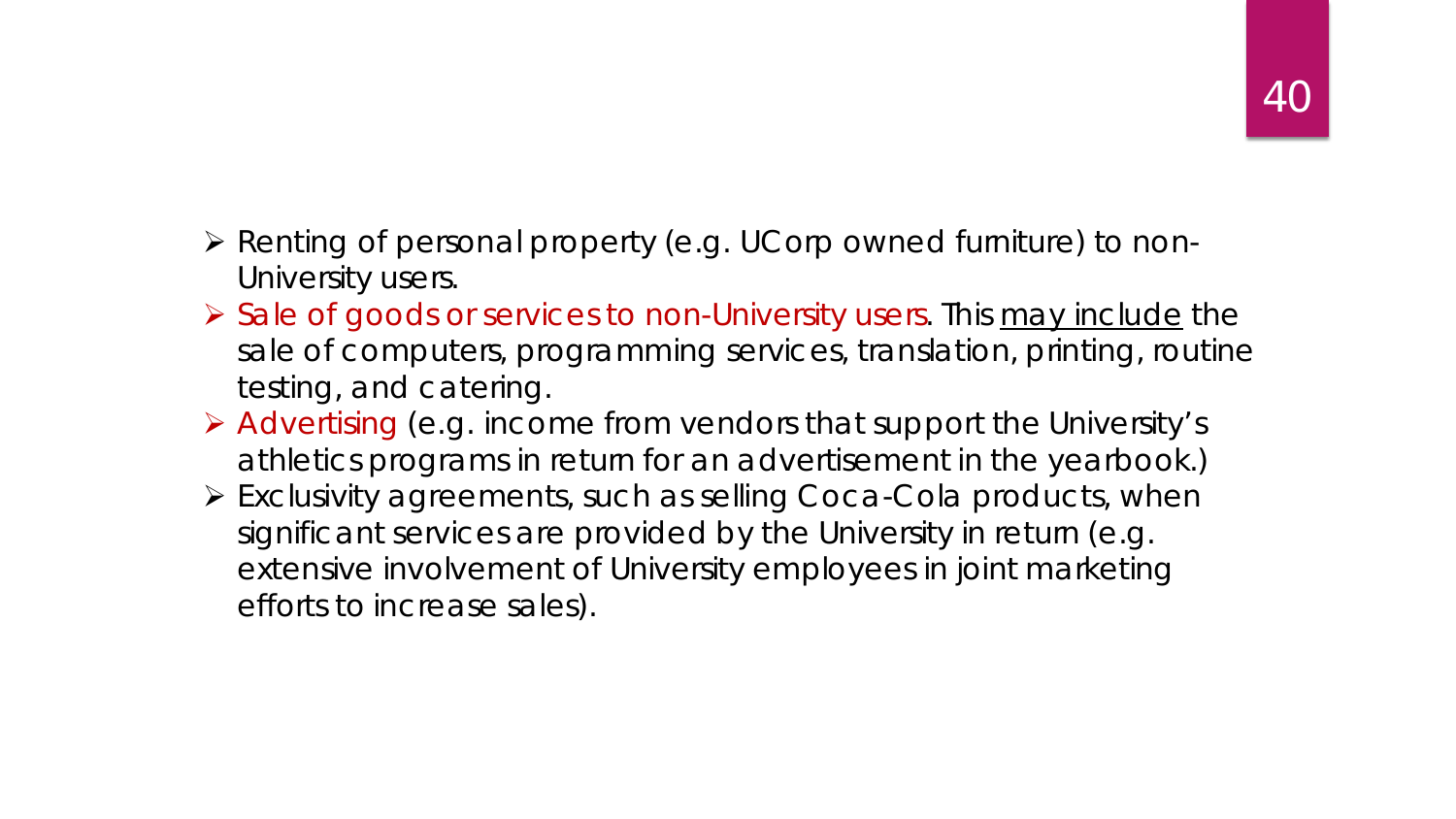#### **What Should a Program Do?**

Contact the Associate Director, Program Services (Kathleen Bruno x87920) to discuss any new fee generating activity that your program would like to do before starting the new program. If UBIT is discovered it does not mean that the program can't take place.

UCorp will review its current program revenue and will be in contact with UCorp projects that might have UBIT activity.